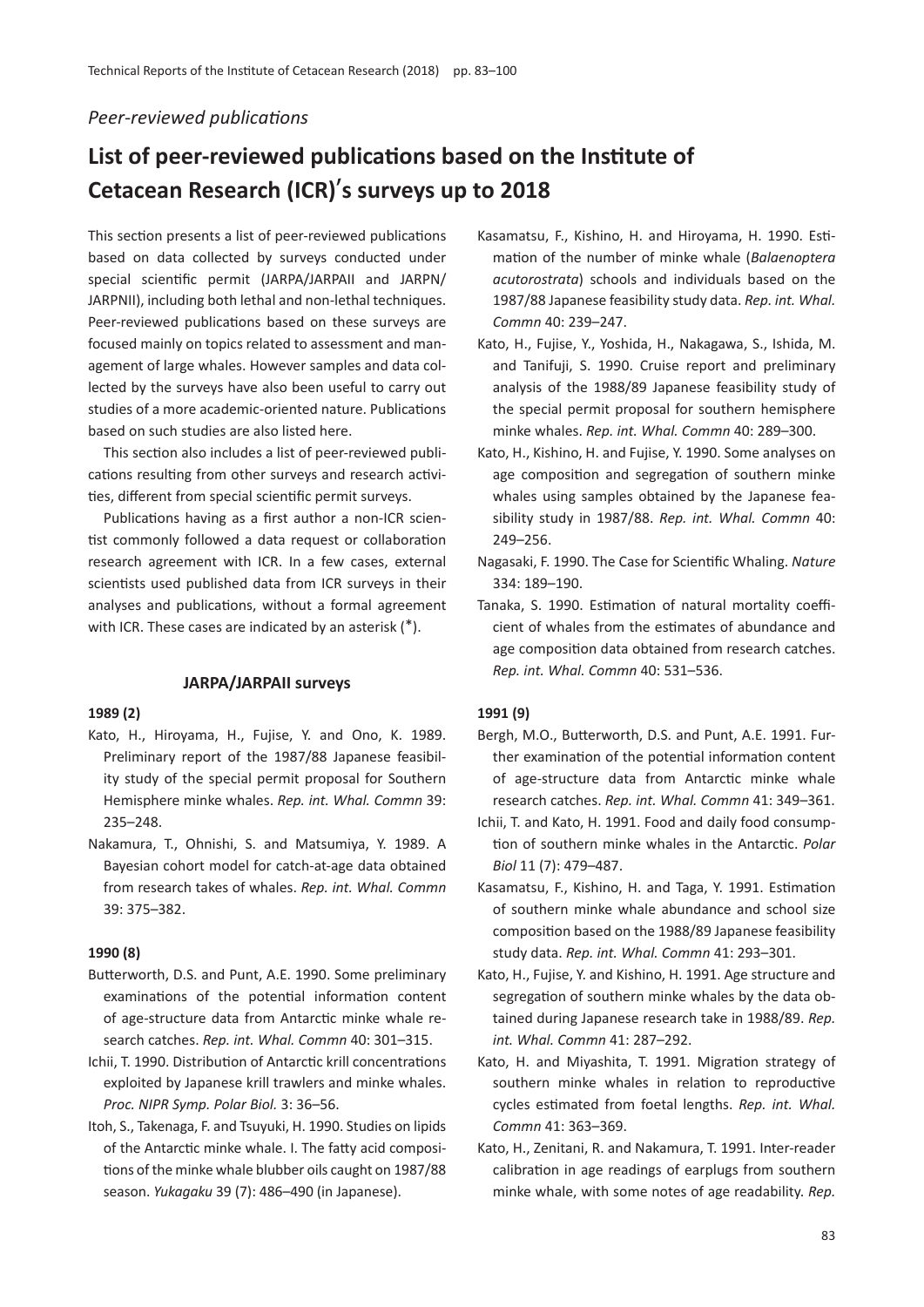*int. Whal. Commn* 41: 339–343.

- Kishino, H., Kato, H., Kasamatsu, F. and Fujise, Y. 1991. Detection of heterogeneity and estimation of population characteristics from the field survey data: 1987/88 Japanese feasibility study of the Southern Hemisphere minke whales. *Ann. Inst. Statist. Math.* 43 (3): 435–453.
- Nakamura, T. 1991. A new look at a Bayesian cohort model for time-series data obtained from research takes of whales. *Rep. int. Whal. Commn* 41: 345–348.
- Wada, S., Kobayashi, T. and Numachi, K. 1991. Genetic variability and differentiation of mitochondrial DNA in minke whales. *Rep. int. Whal. Commn* (special issue 13): 203–215.

#### **1992 (2)**

- Nakamura, T. 1992. Simulation trials of a Bayesian cohort model for time-series data obtained from research takes of whales. *Rep. int. Whal. Commn* 42: 421–427.
- Tanaka, S., Kasamatsu, F. and Fujise, Y. 1992. Likely precision of estimates of natural mortality rates from Japanese research data for Southern Hemisphere minke whales. *Rep. int. Whal. Commn* 42: 413–420.

#### **1993 (7)**

- Fujise, Y., Ishikawa, H., Saino, S., Nagano, M., Ishii, K., Kawaguchi, S., Tanifuji, S., Kawashima, S. and Miyakoshi H. 1993. Cruise report of the 1991/92 Japanese research in Area IV under the special permit for Southern Hemisphere minke whales. *Rep. int. Whal. Commn* 43: 357–371.
- Hasunuma, R., Ogawa, T., Fujise, Y. and Kawanishi, Y. 1993. Analysis of selenium metabolites in urine samples of minke whale (*Balaenoptera acutorostrata*) using ion exchange chromatography. *Comp. Biochem. Physiol.* 104C (1): 87–89.
- Itoh, S., Takenaga, F. and Tsuyuki, H. 1993. Studies on lipids of the Antarctic minke whale. II. The fatty acid compositions of the blubber oils of minke whale and dwarf minke whale caught on 1988/89 and 1989/90 seasons. *Yukagaku* 42 (12): 1007–1011 (in Japanese).
- Iwata, H., Tanabe, S., Sakai, N. and Tatsukawa, R. 1993. Distribution of persistent organochlorines in the oceanic air and surface seawater and the role of ocean on their global transport and fate. *Environ. Sci. Technol.* 27: 1080–1098.
- Kasamatsu, F., Yamamoto, Y., Zenitani, R., Ishikawa, H., Ishibashi, T., Sato, H., Takashima, K. and Tanifuji, S. 1993. Report of the 1990/91 southern minke whale research cruise under scientific permit in Area V. *Rep. int. Whal. Commn* 43: 505–522.
- Nakamura, T. 1993. Two-stage Bayesian cohort model for time-series data to reduce bias in the estimate of mean natural mortality rate. *Rep. int. Whal. Commn* 43: 343–348.
- Pastene, L.A., Kobayashi, T., Fujise, Y. and Numachi, K. 1993. Mitochondrial DNA differentiation in Antarctic minke whales. *Rep. int. Whal. Commn* 43: 349–355.

#### **1994 (3)**

- Kimoto, H., Endo, Y. and Fujimoto, K. 1994. Influence of interesterification on the oxidative stability of marine oil triacylglycerols. *JAOCS* 71 (5): 469–473.
- Pastene, L.A., Fujise, Y. and Numachi, K. 1994. Differentiation of mitochondrial DNA between ordinary and dwarf forms of southern minke whale. *Rep. int. Whal. Commn* 44: 277–281.
- Yoshioka, M., Okumura, T., Aida, K. and Fujise, Y. 1994. A proposed technique for quantifying muscle progesterone content in the minke whales (*Balaenoptera acutorostrata*). *Can. J. Zoo.* 72: 368–370.

#### **1995 (3)**

- Fukui, Y., Mogoe, T., Terawaki, Y., Ishikawa, H., Fujise, Y. and Ohsumi, S. 1995. Relationship between physiological status and serum constituent values in minke whales (*Balaenoptera acutorostrata*). *Journal of Reproduction and Development* 41 (3): 203–208.
- Ishikawa, H. and Amasaki, H. 1995. Development and physiological degradation of tooth buds and development of rudiment of baleen plate in Southern minke whale, *Balaenoptera acutorostrata*. *J. Vet. Med. Sci.* 57 (4): 665–670.
- Kasamatsu, F., Nishiwaki, S. and Ishikawa, H. 1995. Breeding areas and southbound migrations of southern minke whales *Balaenoptera acutorostrata*. *Mar. Ecol. Prog. Ser.* 119: 1–10.

#### **1996 (7)**

- Bakke, I., Johansen, S., Bakke, O. and El-Gewely, M.R. 1996. Lack of population subdivision among the minke whales (*Balaenoptera acutorostrata*) from Icelandic and Norwegian waters based on mitochondrial DNA sequences. *Marine Biology* 125: 1–9.
- Butterworth, D.S. and Geromont, H.F. 1996. On the provision of advice on the effect on stock(s) of scientific permit catches, with particular reference to proposed research catches of minke whales from Antarctic Area IV. *Rep. int. Whal. Commn* 46: 653–655.
- Butterworth, D.S., Punt, A.E., Geromont, H.F., Kato, H. and Miyashita, T. 1996. An ADAPT approach to the analysis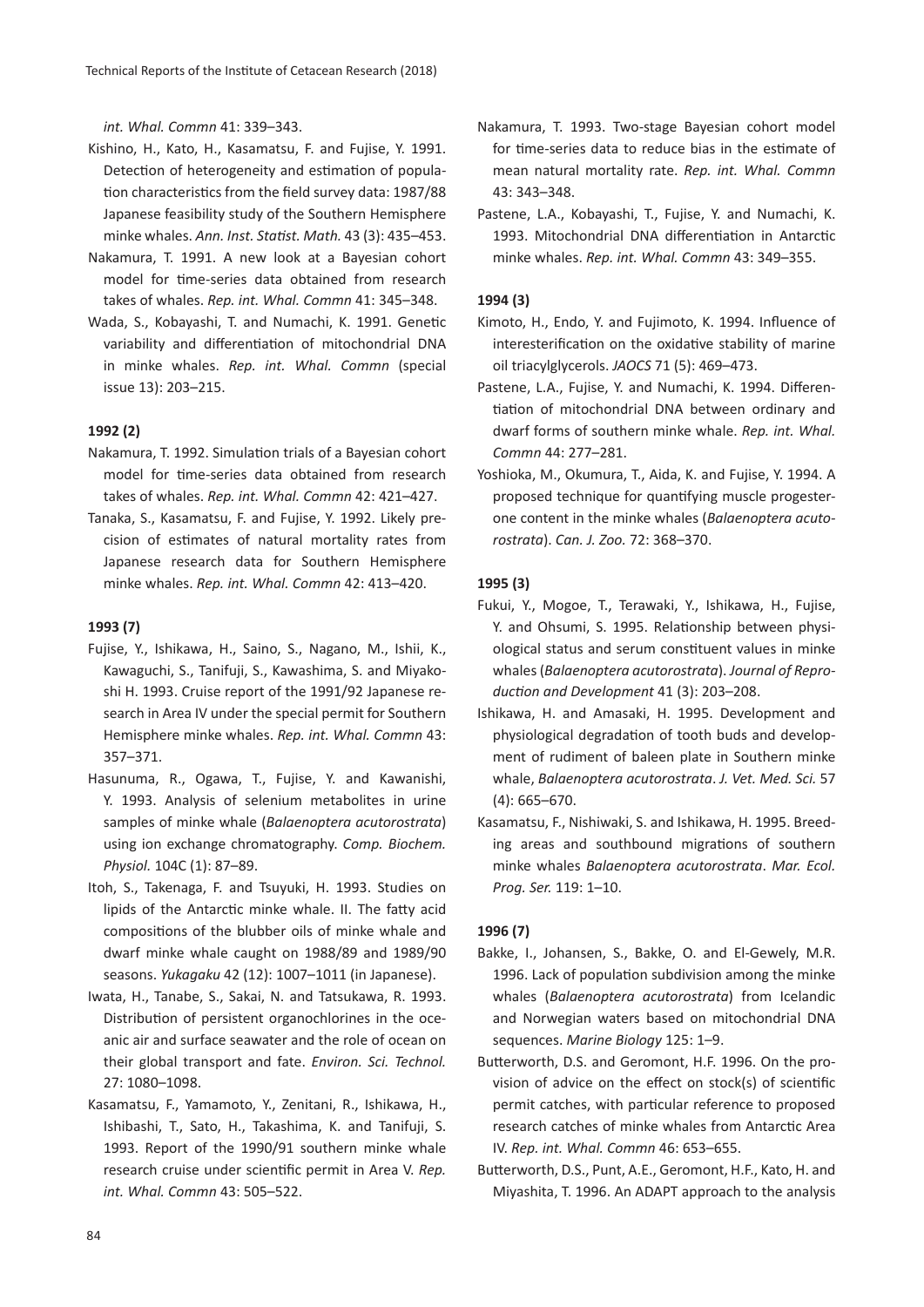of catch-at-age information for Southern Hemisphere minke whales. *Rep. int. Whal. Commn* 46: 349–359.

- Fukui, Y., Mogoe, T., Jung, Y.G., Terawaki, Y., Miyamoto, A., Ishikawa, H., Fujise, Y. and Ohsumi, S. 1996. Relationships among morphological status, steroid hormones, and post-thawing viability of frozen spermatozoa of male minke whales (*Balaenoptera acutorostrata*). *Marine Mammal Science* 12 (1): 28–37.
- Iga, K., Fukui, Y., Miyamoto, A., Ishikawa, H. and Ohsumi, S. 1996. Endocrinological observations of female minke whales (*Balaenoptera acutorostrata*). *Marine Mammal Science* 12 (2): 296–301.
- Matsuoka, K., Fujise, Y. and Pastene, L.A. 1996. A sighting of a large school of the pygmy right whale, *Caperea marginata* in the southeast Indian Ocean. *Marine Mammal Science* 12 (4): 594–597.
- Pastene, L.A., Goto, M., Itoh, S. and Numachi, K. 1996. Spatial and temporal patterns of mitochondrial DNA variation in minke whale from Antarctic Areas IV and V. *Rep. int. Whal. Commn* 46: 305–314.

#### **1997 (3)**

- Aono, S., Tanabe, S., Fujise, Y., Kato, H. and Tatsukawa, R. 1997. Persistent organochlorines in minke whale (*Balaenoptera acutorostrata*) and their prey species from the Antarctic and the North Pacific. *Environmental Pollution* 98: 81–89.
- Fukui, Y., Mogoe, T., Ishikawa, H. and Ohsumi, S. 1997a. Factors affecting *in vitro* maturation of minke whale (*Balaenoptera acutorostrata*) follicular oocytes. *Biology of Reproduction* 56: 523–528.
- Fukui, Y., Mogoe, T., Ishikawa, H. and Ohsumi, S. 1997b. *In vitro* fertilization of *in vitro* matured minke whale (*Balaenoptera acutorostrata*) follicular oocytes. *Marine Mammal Science* 13 (3): 395–404.

#### **1998 (7)**

- Ichii, T., Shinohara, N., Fujise, Y., Nishiwaki, S. and Matsuoka, K. 1998. Interannual changes in body fat condition index of minke whales in the Antarctic. *Mar. Ecol. Prog. Ser.* 175: 1–12.
- Ito, S., Takenaga, F. and Tsuyuki, H. 1998. Lipids in Antarctic minke whales III. Site and sexual differences of muscle lipids. *J. Jpn. Oil Chem. Soc.* 47 (2): 191–194 (in Japanese).
- Kida, M.Y. 1998. Morphology of the tracheobronchial tree and the route of the pulmonary artery in the fetal minke whale (*Balaenoptera acutorostrata*). *Okajimas Folia Anat. Jpn.*75 (5): 251–258.
- Mogoe, T., Fukui, Y., Ishikawa, H. and Ohsumi, S. 1998a.

Morphological observations of frozen-thawed spermatozoa of Southern minke whales (*Balaenoptera acutorostrata*). *Journal of Reproduction and Development* 44 (1): 95–100.

- Mogoe, T., Fukui, Y., Ishikawa, H. and Ohsumi, S. 1998b. Effects of diluent composition and temperature on motility and viability after liquid storage and cryopreservation of minke whale (*Balaenoptera acutorostrata*) spermatozoa. *Marine Mammal Science* 14 (4): 854–860.
- Nagasawa, K., Yamada, T.K. and Ishikawa, H. 1998. Measurements of the skeleton of a minke whale (*Balaenoptera acutorostrata*) from the Antarctic Ocean. *Bulletin of the Yamagata Prefectural Museum* 20: 1–19.
- Terabayashi, T. and Kawanishi, Y. 1998. Naturally occurring ganglioside lactones in minke whale brain. *Carbohydrate Research* 307 (3): 281–290.

#### **1999 (4)**

- Bannister, J.L., Pastene, L.A. and Burnell, S.R. 1999. First record of movement of a southern right whale (*Eubalaena australis*) between warm water breeding grounds and the Antarctic Ocean, South of 60°S. *Marine Mammal Science* 15 (4): 1337–1342.
- Butterworth, D.S., Punt, A.E. Geromont, H.F., Kato, H. and Fujise, Y. 1999. Inferences on the dynamics of Southern Hemisphere minke whales from ADAPT analyses of catch-at-age information. *J. Cetacean Res. Manage.* 1 (1): 11–32.
- Ishikawa, H., Amasaki, H., Dohguchi, H., Furuya, A. and Suzuki, K. 1999. Immunohistological distributions of fibronectin, tenascin, type I, III and IV collagens, and laminin during tooth development and degeneration in fetuses of minke whale, *Balaenoptera acutorostrata*. *J. Vet. Med. Sci.* 61 (3): 227–232.
- Thomson, R.B., Butterworth, D.S. and Kato, H. 1999. Has the age at transition of southern hemisphere minke whales declined over recent decades? *Marine Mammal Science* 15 (3): 661–682.

#### **2000 (5)**

Asada, M., Horii, M., Mogoe, T., Fukui, Y., Ishikawa, H. and Ohsumi, S. 2000. *In vitro* maturation and ultrastructural observation of cryopreserved minke whale (*Balaenoptera acutorostrata*) follicular oocytes. *Biology of Reproduction* 62 (2): 253–259.

Kasamatsu, F., Matsuoka, K. and Hakamada, T. 2000. Interspecific relationships in density among the whale community in the Antarctic. *Polar Biol* 23 (7): 466–473.

Mogoe, T., Suzuki, T., Asada, M., Fukui, Y., Ishikawa, H. and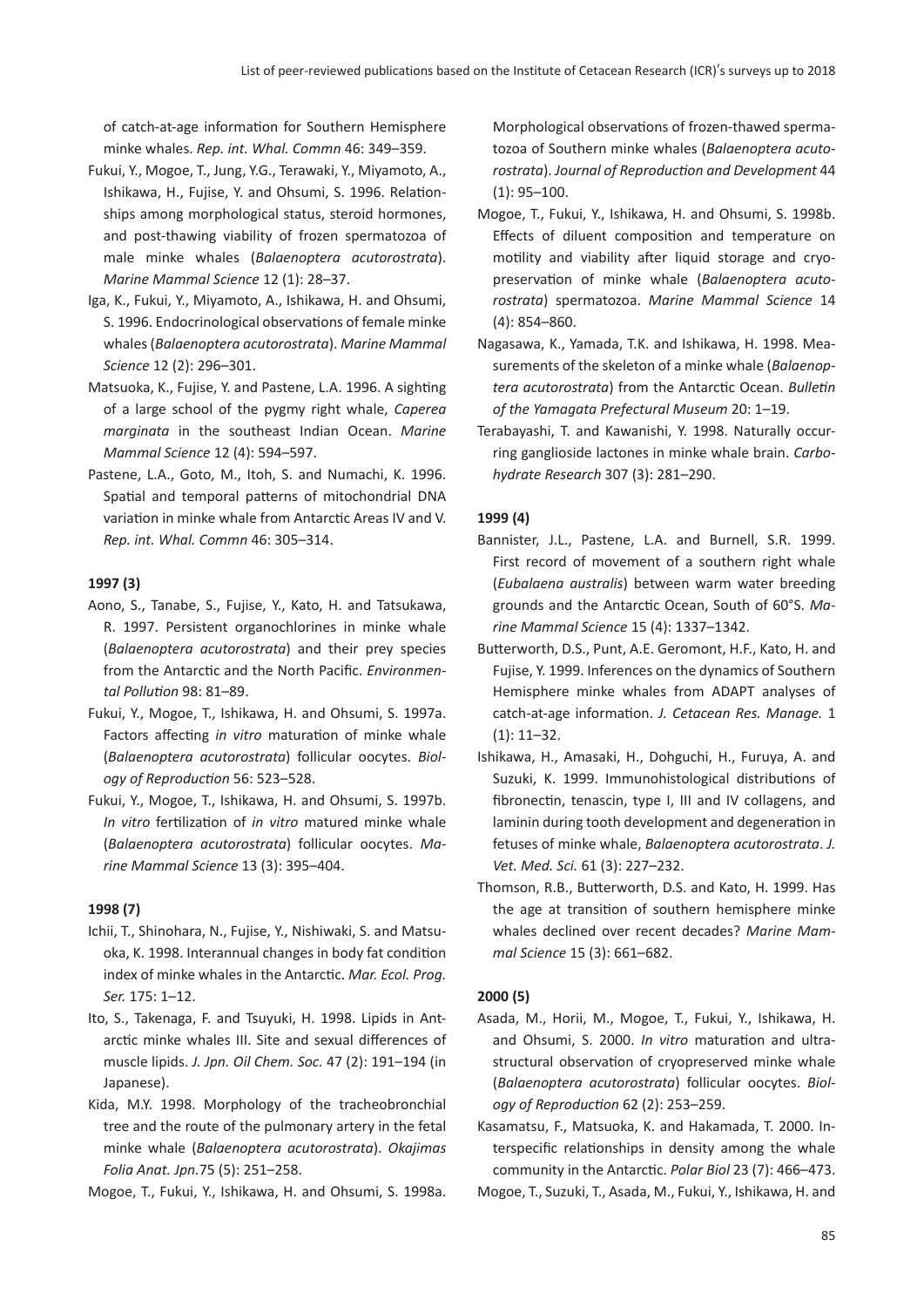Ohsumi, S. 2000. Functional reduction of the Southern minke whale (*Balaenoptera acutorostrata*) testis during the feeding season. *Marine Mammal Science* 16 (3): 559–569.

- Rosenbaum, H.C., Brownell, R.L., Brown, M.W., Schaeff, C., Portway, V., White, B.N., Malik, S., Pastene, L.A., Pateneude, N.J., Baker, C.S., Goto, M., Best, P.B., Clapham, P.J., Hamilton, P., Moore, M., Payne, R., Rowntree, V., Tynan, C.T., Bannister, J.L. and DeSalle, R. 2000. Worldwide genetic differentiation of *Eubalaena*: questioning the number of right whale species. *Molecular Ecology* 9: 1793–1802.
- Wei, H. and Fukui, Y. 2000. Fertilizability of ovine, bovine or minke whale (*Balaenoptera acutorostrata*) spermatozoa intracytoplasmically injected into bovine oocytes. *Zygote* 8 (3): 267–274.

# **2001 (3)**

- Asada, M., Tetsuka, M., Ishikawa, H., Ohsumi, S. and Fukui, Y. 2001. Improvement on *in vitro* maturation, fertilization and development of minke whale (*Balaenoptera acutorostrata*) oocytes. *Theriogenology* 56 (4): 521–533.
- Asada, M., Wei, H., Nagayama, R., Tetsuka, M., Ishikawa, H., Ohsumi, S. and Fukui, Y. 2001. An attempt at intracytoplasmic sperm injection of frozen-thawed minke whale (*Balaenoptera bonaerensis*) oocytes. *Zygote* 9 (3): 299–307.
- Suzuki, T., Mogoe, T., Asada, M., Miyamoto, A., Tetsuka, M., Ishikawa, H., Ohsumi, S. and Fukui, Y. 2001. Plasma and pituitary concentrations of gonadotropins (FSH and LH) in minke whales (*Balaenoptera acutorostrata*) during the feeding season. *Theriogenology* 55 (5): 1127–1141.

#### **2002 (6)**

- Abe, H. and Goto, M. 2002. The application of microsatellite DNA for determining population structure of minke whale. pp. 109–113. *In*: Nishimura, A. (Ed). *Technical Reports of the Hokkaido National Fisheries Research Institute No.5*. Hokkaido National Fisheries Research Institute, Hokkaido.
- Kunito, T., Watanabe, I., Yasunaga, G., Fujise, Y. and Tanabe, S. 2002. Using trace elements in skin to discriminate the populations of minke whale in southern hemisphere. *Marine Environmental Research* 53: 175–197.
- Murase, H., Matsuoka, K., Ichii, T. and Nishiwaki, S. 2002. Relationship between the distribution of euphausiids and baleen whales in the Antarctic (35°E–145°W). *Polar Biol* 25 (2): 135–145.
- Pastene, L.A., Goto, M. and Kanda, N. 2002. The utility of DNA analysis for the management and conservation of large whales. *Fish Sci* 68 (Supp. I): 286–289.
- Suzuki, M., Ishikawa, H., Otani, S., Tobayama, T., Katsumata, E., Ueda, K., Uchida, S., Yoshioka, M. and Aida, K. 2002. The characteristics of adrenal glands and its hormones in cetacean. *Fish Sci* 68 (Supp. I): 272–275.
- Urashima, T., Sato, H., Munakata, J., Nakamura, T., Arai, I., Saito, T., Tetsuka, M., Fukui, Y., Ishikawa, H., Lyndersen, C. and Kovacs, K.M. 2002. Chemical characterization of the oligosaccharides in beluga (*Delphinapterus leucas*) and minke whale (*Balaenoptera acutorostrata*) milk. *Comparative Biochemistry and Physiology Part B* 132: 611–624.

#### **2003 (5)**

- Hayashi, K., Nishida, S., Yoshida, H., Goto, M., Pastene, L.A. and Koike, H. 2003. Sequence variation of the *DQB* allele in the cetacean MHC. *Mammal Study* 28 (2): 89–96.
- Matsuoka, K., Watanabe, T., Ichii, T., Shimada, H. and Nishiwaki, S. 2003. Large whale distributions (south of 60°S, 35°E–130°E) in relation to the Southern Boundary of the Antarctic Circumpolar Current. pp. 26–30. *In*: *Antarctic Biology in a Global Context.* Proceedings of the VIIIth SCAR International Biology Symposium, 27 August-1 September 2001. Vriji Universiteit, Amsterdam, The Netherlands, Backhuys Publisheres, Leiden.
- Nishida, S., Hayashi, K., Pastene, L.A., Goto, M., Kanda, N. and Koike, H. 2003. Polymorphic analysis of cetacean MHC - A case study on the minke whales -. *Mammalian Science* 3: 75–78 (in Japanese).
- Nishida, S., Pastene, L.A., Goto, M. and Kanda, N. 2003. SRY gene structure and phylogeny in the cetacean species. *Mammal Study* 28 (1): 57–66.
- Ohishi, K., Zenitani, R., Bando, T., Goto, Y., Uchida, K., Maruyama, T., Yamamoto, S., Miyazaki, N. and Fujise, Y. 2003. Pathological and serological evidence of *Brucella*-infection in baleen whales (Mysticeti) in the western North Pacific. *Comp. Immun. Microbiol. Infect. Dis.* 26 (2): 125–136.

#### **2004 (8)**

Amemiya, K., Iwanami, Y., Kobayashi, T., Terao, T., Fukui, Y., Ishikawa, H., Ohsumi, S., Hirabayashi, M. and Hochi, S. 2004. Acquirement of oocyte-activating factor in Antarctic minke whale (*Balaenoptera bonaerensis*) spermatogenic cells, assessed by meiosis resumption of microinseminated mouse oocytes. *J. Mamm. Ova Res.* 21: 149–156.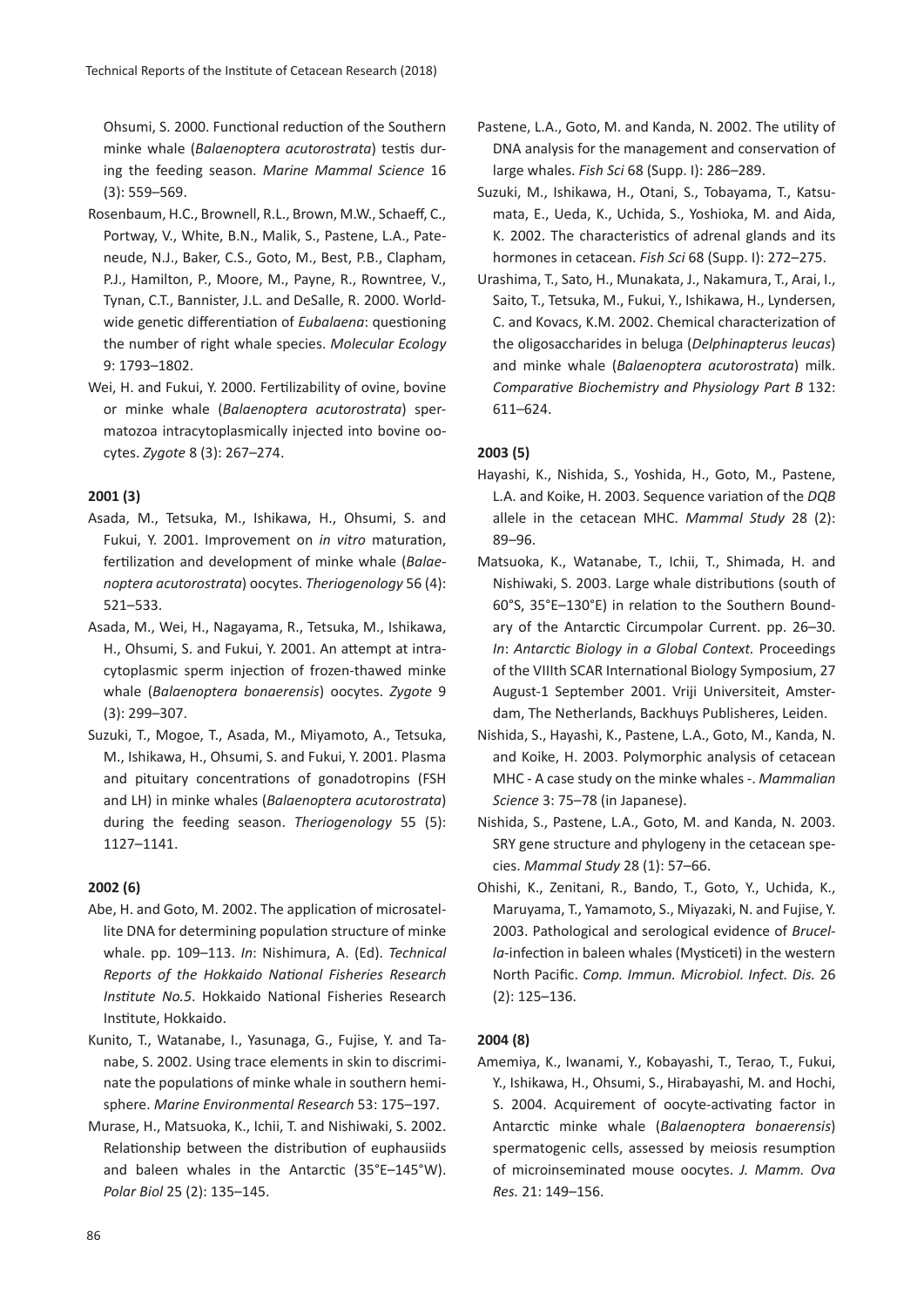- Branch, T.A., Matsuoka, K. and Miyashita, T. 2004. Evidence for increase in Antarctic blue whales based on Bayesian modeling. *Marine Mammal Science* 20 (4):726–754.
- Fujihira, T., Kinoshita, M., Sasaki, M., Ohnishi, M., Ishikawa, H., Ohsumi, S. and Fukui, Y. 2004. Comparative studies on lipid analysis and ultrastructure in porcine and southern minke whale (*Balaenoptera bonaerensis*) oocytes. *Journal of Reproduction and Development* 50 (5): 525–532.
- Fukui, Y., Togawa, M., Abe, N., Takano, Y., Asada, M., Okada, A., Iida, K., Ishikawa, H. and Ohsumi, S. 2004. Validation of the sperm quality analyzer and the hypoosmotic swelling test for frozen-thawed ram and minke whale (*Balaenoptera bonarensis*) spermatozoa. *Journal of Reproduction and Development* 50 (1): 147–154.
- Ikumi, S., Sawai, K., Takeuchi, Y., Iwayama, H., Ishikawa, H., Ohsumi, S. and Fukui, Y. 2004. Interspecies somatic cell nuclear transfer for *in vitro* production of Antarctic minke Whale (*Balaenoptera bonaerensis*) Embryos. *Cloning and Stem Cells* 6 (3): 284–293.
- Iwayama, H., Hochi, S., Kato, M., Hirabayashi, M., Kuwayama, M., Ishikawa, H., Ohsumi, S. and Fukui, Y. 2004. Effects of cryodevice type and donor's sexual maturity on vitrification of minke whale (*Balaenoptera bonaerensis*) oocytes at germinal vesicle-stage. *Zygote* 12 (4): 333–338.
- Muranishi, Y., Sasaki, M., Hayashi, K., Abe, N., Fujihira, T., Ishikawa, H., Ohsumi, S., Miyamoto, A. and Fukui, Y. 2004. Relationship between the appearance of preantral follicles in the fetal ovary of Antarctic minke whales (*Balaenoptera bonaerensis*) and hormone concentrations in the fetal heart, umbilical cord and maternal blood. *Zygote* 12 (2): 125–132.
- Tetsuka, M., Asada, M., Mogoe, T., Fukui, Y., Ishikawa, H. and Ohsumi, S. 2004. The pattern of ovarian development in the prepubertal Antarctic minke whale (*Balaenoptera bonaerensis*). *Journal of Reproduction and Development* 50 (4): 381–389.

#### **2005 (6)**

- Ishikawa, H. and Shigemune, H. 2005. Improvements in more humane killing methods of Antarctic minke whales, *Balaenoptera bonaerensis*, in the Japanese Whale Research Program under Special Permit in the Antarctic Sea (JARPA). *Jpn. J. Zoo Wildl. Med.* 10 (1): 27–34.
- Iwayama, H., Ishikawa, H., Ohsumi, S. and Fukui, Y. 2005. Attempt at *in vitro* maturation of minke whale (*Balaenoptera bonaerensis*) oocytes using a portable CO<sub>2</sub>

incubator. *Journal of Reproduction and Development* 51 (1): 69–75.

- Matsuoka, K., Pitman, R. and Marques, F. 2005. A note on a pigmy right whale (*Caperea marginata*) sighting in the southwestern Pacific Ocean. *J. Cetacean Res. Manage.* 7(1): 71–73.
- Matsuoka, K., Hakamada, T., Kiwada, H., Murase, H. and Nishiwaki, S. 2005. Abundance increases of large baleen whales in the Antarctic based on the sighting survey during Japanese Whale Research Program (JARPA). *Global Environmental Research* 9 (2): 105–115.
- Nikaido, M., Sasaki, T., Makino, H., Goto, M., Kanda, N., Pastene, L.A. and Okada, N. 2005. Phylogenetic reconstruction of baleen whales and detection of their past extensive radiation event by the SINE insertion analysis. *Fossils* 77: 22–28 (in Japanese).
- Sasaki, T., Nikaido, M., Hamilton, H., Goto, M., Kato, H., Kanda, N., Pastene, L.A., Cao, Y., Fordyce, R.E., Hasegawa, M. and Okada, N. 2005. Mitochondrial phylogenetics and evolution of mysticete whales. *Systematic Biology* 54 (1): 77–90.

#### **2006 (9)**

- Fujihira, T., Kobayashi, M., Hochi, S., Hirabayashi, M., Ishikawa, H., Ohsumi, S. and Fukui, Y. 2006. Developmental capacity of Antarctic minke whale (*Balaenoptera bonaerensis*) vitrified oocytes following *in vitro* maturation, and parthenogenetic activation or intracytoplasmic sperm injection. *Zygote* 14 (2): 89–95.
- Honda, K., Aoki, M. and Fujise, Y. 2006. Echochemical approach using mercury accumulation of Antarctic minke whale, *Balaenoptera bonaerensis*, as tracer of historical change of Antarctic marine ecosystem during 1980– 1999. *Bull. Environ. Contam. Toxicol.* 76: 140–147.
- Iwanami, K., Mita, H., Yamamoto, Y., Fujise, Y., Yamada, T. and Suzuki, T. 2006. cDNA-derived amino acid sequences of myoglobins from nine species of whales and dolphins. *Comparative Biochemistry and Physiology, Part B* 145: 249–256.
- Kobayashi, T., Amemiya, K., Takeuchi, K., Tsujioka, T., Tominaga, K., Hirabayashi, M., Ishikawa, H., Fukui, Y. and Hochi, S. 2006. Contribution of spermatozoal centrosomes to the microtubule-organizing centre in Antarctic minke whale (*Balaenoptera bonaerensis*). *Zygote* 14 (1): 45–51.
- Konishi, K. 2006. Characteristics of blubber distribution and body condition indicators for Antarctic minke whale (*Balaenoptera bonaerensis*). *Mammal Study* 31 (1): 15–22.
- Mori, M. and Butterworth, D.S. 2006. A first step towards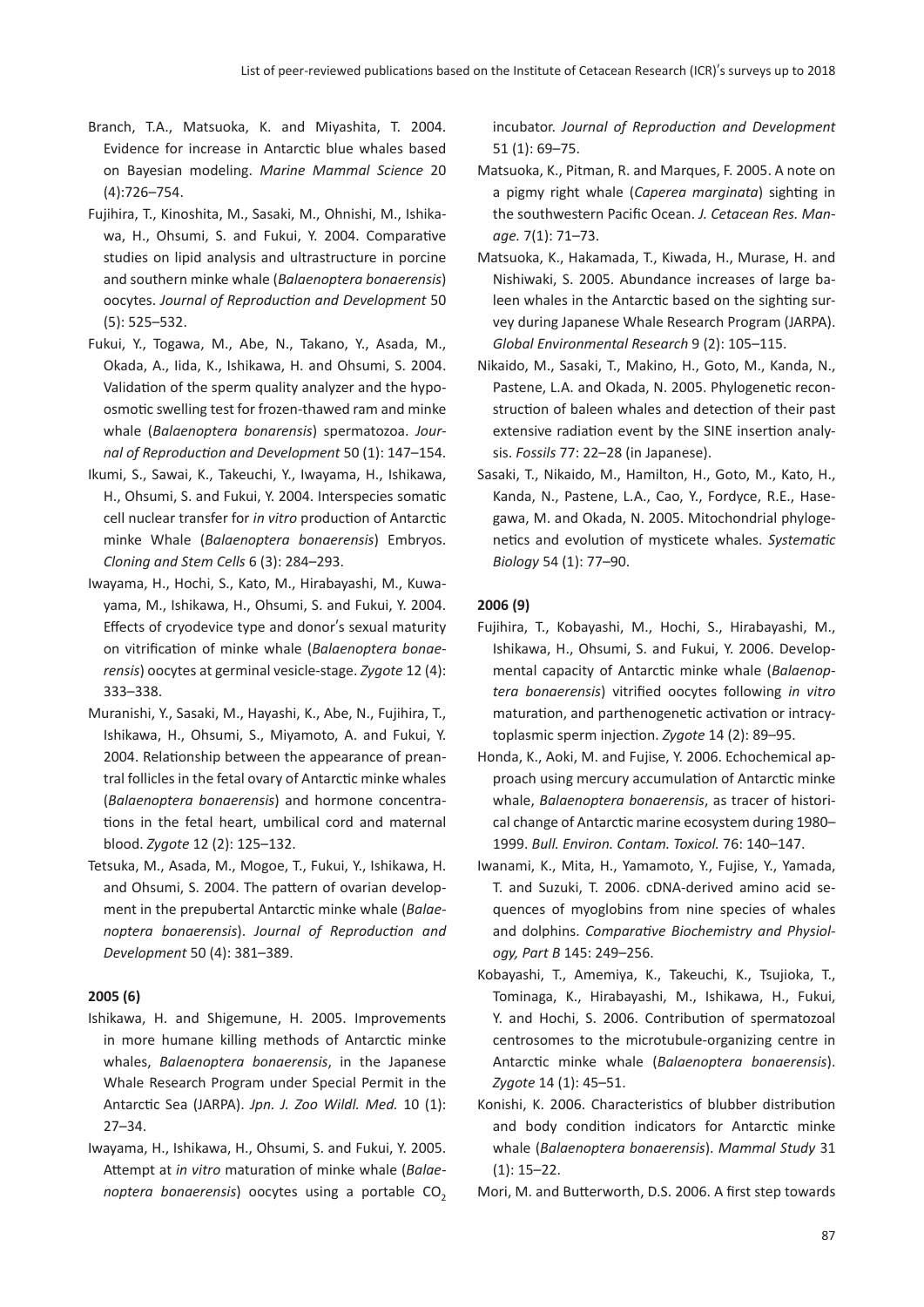modelling the krill–predator dynamics of the Antarctic ecosystem. *CCAMLR Science* 13: 217–277.

- Nikaido, M., Hamilton, H., Makino, H., Sasaki, T., Takahashi, K., Goto, M., Kanda, N., Pastene, L.A. and Okada, N. 2006. Baleen whale phylogeny and a past extensive radiation event revealed by SINE insertion analysis. *Mol. Biol. Evol.* 23 (5): 866–873.
- Rock, J., Pastene, L.A., Kaufman, G., Forestell, P., Matsuoka, K. and Allen, J. 2006. A note on East Australia Group V Stock humpback whale movement between feeding and breeding areas based on photo-identification. *J. Cetacean Res. Manage.* 8 (3): 301–305.
- Yabuki, T., Suga, T., Hanawa, K., Matsuoka, K., Kiwada, H. and Watanabe, T. 2006. Possible source of the Antarctic bottom water in the Prydz Bay Region. *Journal of Oceanography* 62 (5): 649–655.

## **2007 (7)**

- Asada, M., Tetsuka, M., Ishikawa, H., Ohsumi, S. and Fukui, Y. 2007. Ultrastructural changes during maturation and cryopreservation of follicular oocytes of Antarctic minke whales (*Balaenoptera bonaerensis*). *Jpn. J. Zoo. Wildl. Med.* 12 (1): 51–66.
- Branch, T.A., Stafford, K.M., Palacios, D.M., Allison, C., Bannister, J.L., Burton, C.L.K., Cabrera, E., Carlson, C.A., Galletti Vernazzani, B., Gill, P.C., Hucke-Gaete, R., Jenner, K.C.S., Jenner, Mn. M., Matsuoka, K., Mikhalev, Y.A., Miyashita, T., Morrice, M.G., Nishiwaki, S., Sturrock, V.J., Tormosov, D., Anderson, R.C., Baker, A.N., Best, P.B., Borsa, P., Brownell Jr, R.L., Childerhouse, S., Findlay, K.P., Gerrodette, T., Ilangakoon, A.D., Joergensen, M., Kahn, B., Ljungblad, D.K., Maughan, B., Mccauley, R.D., Mckay, S., Norris, T.F., Oman Whale and Dolphin Research Group, Rankin, S., Samaran, F., Thiele, D., Van Waerebeek, K. and Warneke, R.M. 2007. Past and present distribution, densities and movements of blue whales in the Southern Hemisphere and adjacent waters. *Mammal Rev.* 37 (2): 116–175.
- LeDuc, R.G., Dizon, A.E., Goto, M., Pastene, L.A., Kato, H., Nishiwaki, S. and Brownell, R.L. 2007. Patterns of genetic variation in southern hemisphere blue whales, and the use of assignment test to detect mixing on the feeding grounds. *J. Cetacean Res. Manage.* 9 (1): 73–80.
- Nagai, H., Mogoe, T., Ishikawa, H., Hochi, S., Ohsumi, S. and Fukui, Y. 2007. Follicle size-dependent changes in follicular fluid components and oocyte diameter in Antarctic minke whales (*Balaenoptera bonaerensis*). *Journal of Reproduction and Development* 53 (6): 1265–1272.
- Nishida, S., Goto, M., Pastene, L.A., Kanda, N. and Koike, H. 2007. Phylogenetic relationships among cetaceans revealed by Y-chromosome sequences.*Zoological Science* 24 (7): 723–732.
- Onbe, K. Nishida, S., Sone, E., Kanda, N., Goto, M., Pastene, L.A., Tanabe, S. and Koike, H. 2007. Sequence variation in the *Tbx4* gene in marine mammals.*Zoological Science* 24 (5): 449–464.
- Pastene, L.A., Goto, M., Kanda, N., Zerbini, A.N., Kerem, D., Watanabe, K., Bessho, Y., Hasegawa, M., Nielsen, R., Larsen, F. and Palsbøll, P.J. 2007. Radiation and speciation of pelagic organisms during periods of global warming: the case of the common minke whale, *Balaenoptera acutorostrata. Molecular Ecology* 16: 1481–1495.

#### **2008 (4)**

- Ishikawa, H. and Shigemune, H. 2008. Comparative experiment of whaling grenades in the Japanese Whale Research Program under Special Permit (JARPA and JARPN). *Jpn. J. Zoo Wildl. Med.* 13 (1): 21–28.
- Konishi, K., Tamura, T., Zenitani, R., Bando, T., Kato, H. and Walløe, L. 2008. Decline in energy storage in the Antarctic minke whale (*Balaenoptera bonaerensis*) in the Southern Ocean. *Polar Biol* 31 (2): 1509–1520.
- Ohishi, K., Fujise, Y. and Maruyama, T. 2008. *Brucella* spp. in the western North Pacific and Antarctic cetaceans: a review. *J. Cetacean Res. Manage.* 10 (1):67–72.
- Yunoki, K., Ishikawa, H., Fukui, Y. and Ohnishi, M. 2008. Chemical properties of epidermal lipids, especially sphingolipids, of the Antarctic minke whale. *Lipids* 43 (2): 151–159.

#### **2009 (2)**

- Ono, N., Yamaguchi, T., Ishikawa, H., Arakawa, M., Takahashi, N. Saikawa, T. and Shimada, T. 2009. Morphological varieties of the Purkinje fiber network in mammalian hearts, as revealed by light and electron microscopy. *Arch Histol Cytol* 72 (3): 139–149.
- Tamura, T. and Konishi, K. 2009. Feeding habits and prey consumption of Antarctic minke whale (*Balaenoptera bonaerensis*) in the Southern Ocean. *J. Northw. Atl. Fish. Sci.* 42: 13–25.

#### **2010 (15)**

- Fujise, Y., Nishiwaki, S. and Ishikawa, S. 2010. Overview of the Japanese Whale Research Program under Special Permit in the Antarctic (JARPA). *Bull. Jpn. Soc. Fish. Oceanogr.* 74: 43–44 (in Japanese).
- Fujise, Y., Hatanaka, H. and Ohsumi, S. 2010. Changes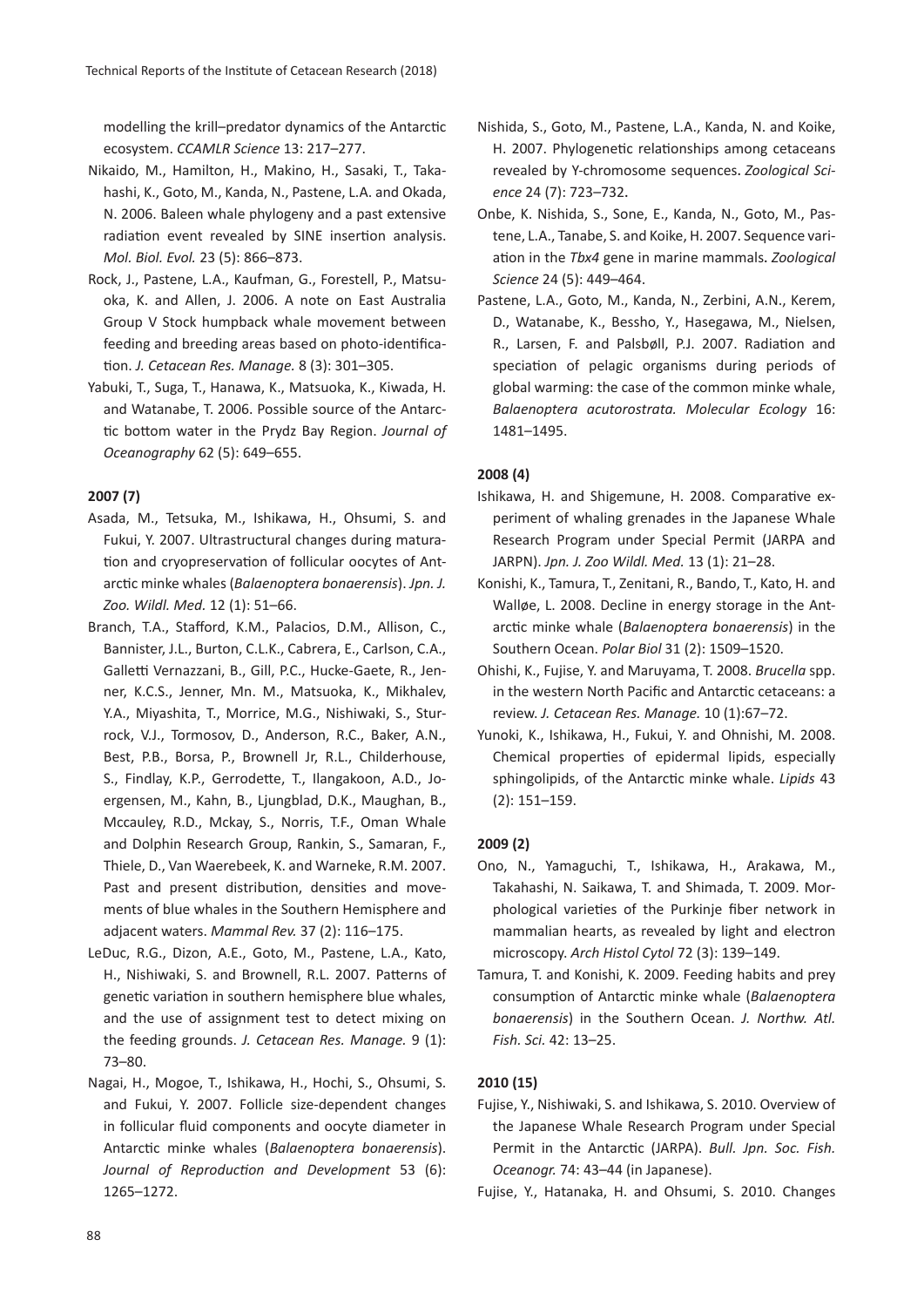in the Antarctic marine ecosystem as revealed by the JARPA research: What has happened to the Antarctic minke whale stocks? *Ottar* (Tromsø Museum) 280: 29–34 (in Norwegian).

- Glover, K.A., Kanda, N., Haug, T., Pastene, L.A., Øien, N., Goto, M., Seliussen, B.B. and Skaug, H.J. Migration of Antarctic minke whales to the Arctic. *PLoS ONE* 5 (12): e15197.
- Ishikawa, H. 2010. Animal Welfare Introduction -. *Jpn. J. Zoo. Wildl. Med.* 15 (1): 1–3 (in Japanese).
- Ishikawa, H. 2010. Lethal Research for Wildlife. *Jpn. J. Zoo. Wildl. Med.* 15 (1): 9–14 (in Japanese).
- Kokubun, N., Yasuma, H., Murase, H. and Naganobu, M. 2010. Distribution of seabirds in the Ross Sea, Antarctica. *Bull. Jpn. Soc. Fish. Oceanogr.* 74: 42–43 (in Japanese).
- Matsuoka, K., Kiwada, K., Murase, H. and Nishiwaki, S. 2010. Whale species composition and their distribution patterns in the Ross Sea, Antarctica. *Bull. Jpn. Soc. Fish. Oceanogr.* 74: 44–45 (in Japanese).
- Murase, H., Matsuoka, K., Hakamada, T., Nishiwaki, S., Naganobu, M. and Kitakado, T. 2010. Estimation of spatial distribution pattern of cetacean using environmental covariates in the Ross Sea, Antarctica. *Bull. Jpn. Soc. Fish. Oceanogr.* 74: 47–48 (in Japanese).
- Naganobu, M. and Murase, H. 2010. Ecological linkage between oceanographic environment and distribution of top predators and their preys in the Ross Sea region. *Bull. Jpn. Soc. Fish. Oceanogr.* 74: 48–49 (in Japanese).
- Naganobu, M., Murase, H., Nishiwaki, S., Yasuma, H., Matsukura, R., Takao, Y., Taki, K., Hayashi, T., Watanabe, Y., Yabuki, T., Yoda, Y., Noiri, Y., Kuga, M., Yoshikawa, K., Kokubun, N., Iwami, T., K., Itoh, K., Goto, M., Isoda, T., Matsuoka, K., Tamura, T. and Fujise, Y. 2010. Structure of marine ecosystem of the Ross Sea, Antarctica—overview and synthesis of the results of the Japanese multidisciplinary study by *Kaiyo-Maru* and JARPA—. *Bull. Jpn. Soc. Fish. Oceanogr.* 74: 1–12.
- Naganobu, M., Nishiwaki, S., Nagai, N. and Tohyama, D. 2010. Multidisciplinary ecological survey by the R/V *Kaiyo Maru* and JARPA in the Ross Sea, Antarctica. *Bull. Jpn. Soc. Fish. Oceanogr.* 74: 34–35 (in Japanese).
- Pastene, L. A., Acevedo, J., Goto, M., Zerbini, A.N., Acuna, P. and Aguayo-Lobo, A. 2010. Population structure and possible migratory links of common minke whales, *Balaenoptera acutorostrata*, in the Southern Hemisphere. *Conserv Genet* 11 (4): 1553–1558.
- Tamura, T., Konishi, K., Nishiwaki, S., Taki, K., Hayashi, T. and Naganobu, M. 2010. Feeding ecology of the Antarctic minke whales in the Ross Sea, Antarctica. *Bull.*

*Jpn. Soc. Fish. Oceanogr.* 74: 46–47 (in Japanese).

- Yabuki, T., Noiri,Y., Murase, H., Kiwada, H., Matsuoka, K. and Naganobu, M. 2010. Physical and chemical study of hydrographic feature based on the R/V *Kaiyo Maru* cruise and JARPA in the Ross Sea, Antarctica. *Bull. Jpn. Soc. Fish. Oceanogr.* 74: 35–36 (in Japanese).
- Zenitani, R. and Kato, H. 2010. The growth of baleen plates in Antarctic minke whales, with special reference to the V-shape notch appearing at the outer edge of the plates. *Nippon Suisan Gakkaishi* 76 (5): 870–876 (in Japanese with English abstract).

## **2011 (1)**

Matsuoka, K., Hakamada, T., Kiwada, H., Murase, H. and Nishiwaki, S. 2011. Abundance estimates and trends for humpback whales (*Megaptera novaeangliae*) in Antarctic Areas IV and V based on JARPA sighting data. *J. Cetacean Res. Manage.* (Special Issue 3): 75–94.

#### **2012 (1)**

\*Sremba, A.L., Hancock-Hanser, B., Branch, T.A., LeDuc, R.L. and Baker, C.S. 2012. Circumpolar diversity and geographic differentiation of mtDNA in the critically endangered Antarctic blue whale (*Balaenoptera musculus intermedia*). *PLoS ONE* 7 (3): e32579.

# **2013 (6)**

- Glover, K.A., Kanda, N., Haug, T., Pastene, L.A., Øien, N., Seliussen, B.B., Sørvik, A.G.E. and Skaug, H.J. 2013. Hybrids between common and Antarctic minke whales are fertile and can back-cross. *BMC Genetics* 14: 25.
- Hakamada, T., Matsuoka, K., Nishiwaki, S. and Kitakado, T. 2013. Abundance estimates and trends for Antarctic minke whales (*Balaenoptera bonaerensis*) in Antarctic Areas IV and V for the period 1989/90–2004/05. *J. Cetacean Res. Manage.* 13 (2): 123–151.
- Kitakado, T., Lockyer, C. and Punt, A.E. 2013. A statistical model for quantifying age-reading errors and its application to the Antarctic minke whales. *J. Cetacean Res. Manage.* 13 (3): 181–190.
- Murase, H., Kitakado, T., Hakamada, T., Matsuoka, K., Nishiwaki, S. and Naganobu, M. 2013. Spatial distribution of Antarctic minke whales (*Balaenoptera bonaerensis*) in relation to spatial distributions of krill in the Ross Sea, Antarctica. *Fish. Oceanogr.* 22 (3): 154–173.
- Sasaki, M., Amano, Y., Hayakawa, D., Tsubota, T., Ishikawa, H., Mogoe, T., Ohsumi, S., Tetsuka, M., Miyamoto, A., Fukui, Y., Budipitojo, T. and Kitamura, N. 2013. Structure and steroidogenesis of the placenta in the Antarctic minke whale (*Balaenoptera bonaerensis*). *Journal of*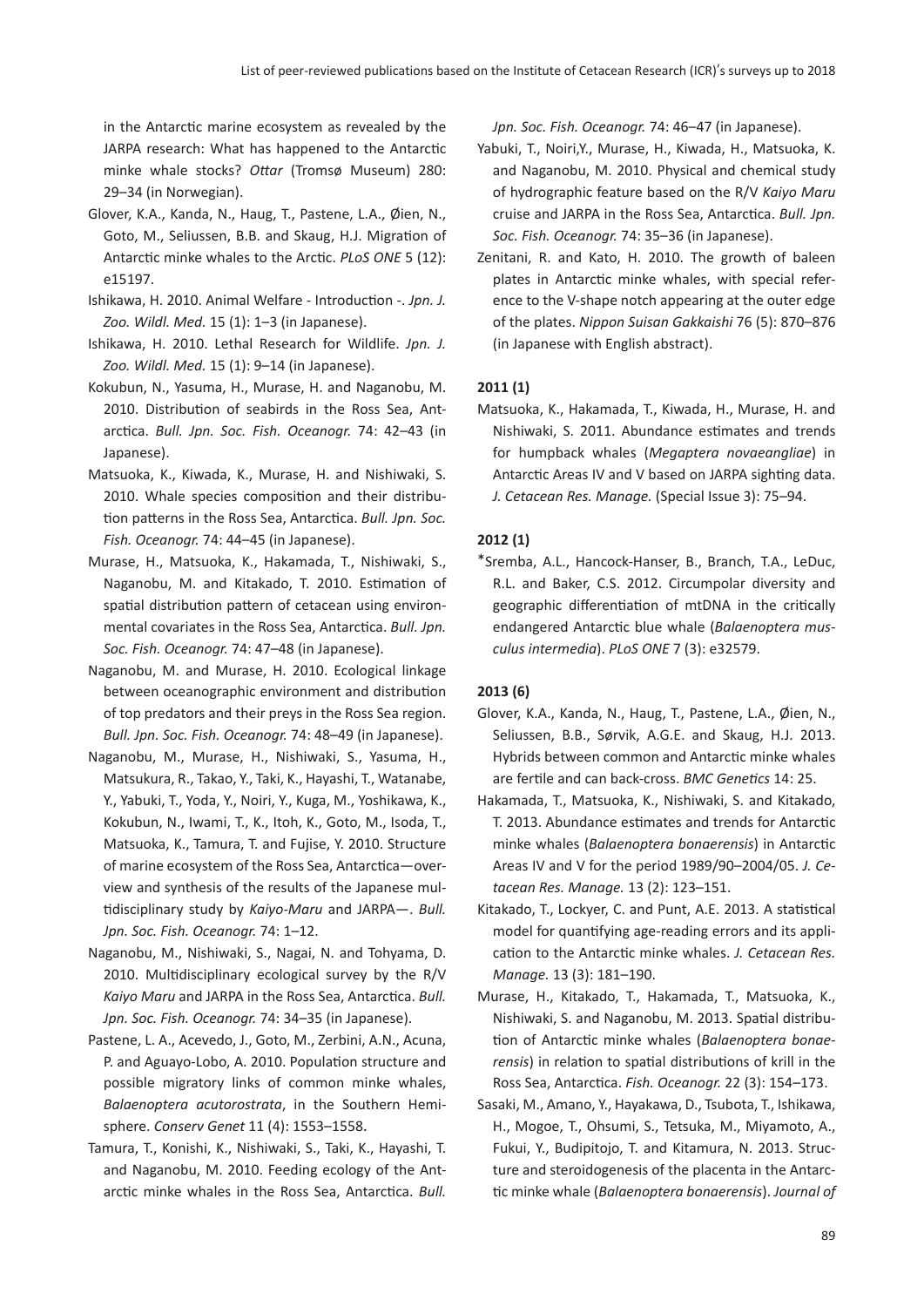*Reproduction and Development* 59 (2): 159–167.

Shibata, Y., Matsuishi, T., Murase, H., Matsuoka, K., Hakamada, T., Kitakado, T. and Matsuda, H. 2013. Effects of stratification and misspecification of covariates on species distribution models for abundance estimation from virtual line transect survey data. *Fish Sci* 79 (4): 559–568.

## **2014 (3)**

- Konishi, K., Hakamada, T., Kiwada, H., Kitakado, T. and Walløe, L. 2014. Decrease in stomach contents in the Antarctic minke whale (*Balaenoptera bonaerensis*) in the Southern Ocean. *Polar Biol* 37 (2): 205–215.
- Punt, A.E. 2014. A summary history of the application of statistical catch-at-age analysis (SCAA) to Antarctic minke whales. *J. Cetacean Res. Manage.* 14: 81–92.
- Punt, A.E., Hakamada, T., Bando, T. and Kitakado, T. 2014. Assessment of Antarctic minke whales using statistical catch-at-age analysis (SCAA). *J. Cetacean Res. Manage.* 14: 93–116.

## **2015 (2)**

- Konishi, K. and Walløe, L. 2015. Substantial decline in energy storage and stomach fullness in Antarctic minke whales (*Balaenoptera bonaerensis*) during the 1990's. *J. Cetacean Res. Manage.* 15: 77–92.
- Yasunaga, G., Fujise, Y., Zenitani, R., Tanabe, S. and Kato, H. 2015. Spatial and temporal variation of PCBs and organochlorine pesticides in the Antarctic minke whales, *Balaenoptera bonaerensis*, in the period 1987–2005. *Chemosphere* 126: 11–17.

#### **2016 (2)**

- Pastene, L.A. and Goto, M. 2016. Genetic characterization and population genetic structure of the Antarctic minke whale *Balaenoptera bonaerensis* in the Indo-Pacific region of the Southern Ocean. *Fish Sci* 82 (6): 873–886.
- Wada, N., Yamanaka, S., Shibato, J., Rakwal, R., Hirako, S., Iizuka, Y., Kim, H., Matsumoto, A., Kimura, A., Takenoya, F., Yasunaga, G. and Shioda, S. 2016. Behavioral and omics analyses study on potential involvement of dipeptide balenine through supplementation in diet of senescence-accelerated mouse prone 8. *Genomics Data* 10: 38–50.

#### **2017 (3)**

Isoda, T. and Tamura, T. 2017. Report of a White Adélie Penguin *Pygoscelis adeliae* in the Antarctic Ocean. *J. Yamashina Inst. Ornithol.* 48 (2): 74–77.

- \*Leduc, R.G., Archer, F.I., Lang, A.R., Martien, K.K., Hancock-Hanser, B., Torres-Florez, J.P., Hucke-Gaete, R., Rosenbaum, H.C., VanWaerebeek, Bownell, R.L. and Taylor, B.L. 2017. Genetic variation in blue whales in the eastern pacific: implications for taxonomy and use of common wintering grounds. *Molecular Ecology* 26: 740–751.
- Yasunaga, G., Pastene, L.A., Bando, T., Hakamada, T. and Fujise, Y. 2017. Age estimation of Antarctic minke whales *Balaenoptera bonaerensis* based on aspartic acid racemization technique. *Fish Sci* 86 (6): 947–954.

#### **JARPN/JARPNII surveys**

#### **1996 (3)**

- Butterworth, D.S., Geromont H.F. and Wada S. 1996. Further analysis of allele frequency data to provide estimates of the extent of mixing between the various North Pacific minke whale stocks, and their implications for the status of the "O"stock. *Rep. int. Whal. Commn* 46: 443–451.
- Kuramochi, T., Machida, M., Araki, J., Uchida, A., Kishiro, T. and Nagasawa, K. 1996. Minke whales (*Balaenoptera acutorostrata*) are one of the major final hosts of *Anisakis simplex* (Nematoda: Anisakidae) in the Northwestern North Pacific Ocean. *Rep. int. Whal. Commn* 46: 415–419.
- Miyashita, T. and Fujise, Y. 1996. Abundance estimate of the western North Pacific minke whale in sub-area 9 with notes on the results of dedicated surveys. *Rep. int. Whal. Commn* 47: 543–551.

# **1997 (6)**

- Aono, S., Tanabe, S., Fujise, Y., Kato, H. and Tatsukawa, R. 1997. Persistent organochlorines in minke whale (*Balaenoptera acutorostrata*) and their prey species from the Antarctic and the North Pacific. *Environmental Pollution* 98: 81–89.
- Araki, J., Kuramochi, T., Machida, M., Nagasawa, K. and Uchida, A. 1997. A note on the parasite fauna of the western North Pacific minke whale (*Balaenoptera acutorostrata*). *Rep. int. Whal. Commn* 47: 565–567.
- Goto, M. and Pastene, L.A. 1997. Population structure of western North Pacific minke whale based on an RFLP analysis of mtDNA control region. *Rep. int. Whal. Commn* 47: 531–537.
- Hatanaka, H. and Miyashita, T. 1997. On the feeding migration of the Okhotsk Sea-West Pacific stock of minke whales, estimates based on length composition data. *Rep. int. Whal. Commn* 47: 557–564.
- Hatanaka, H. 1997. A short review of hypotheses on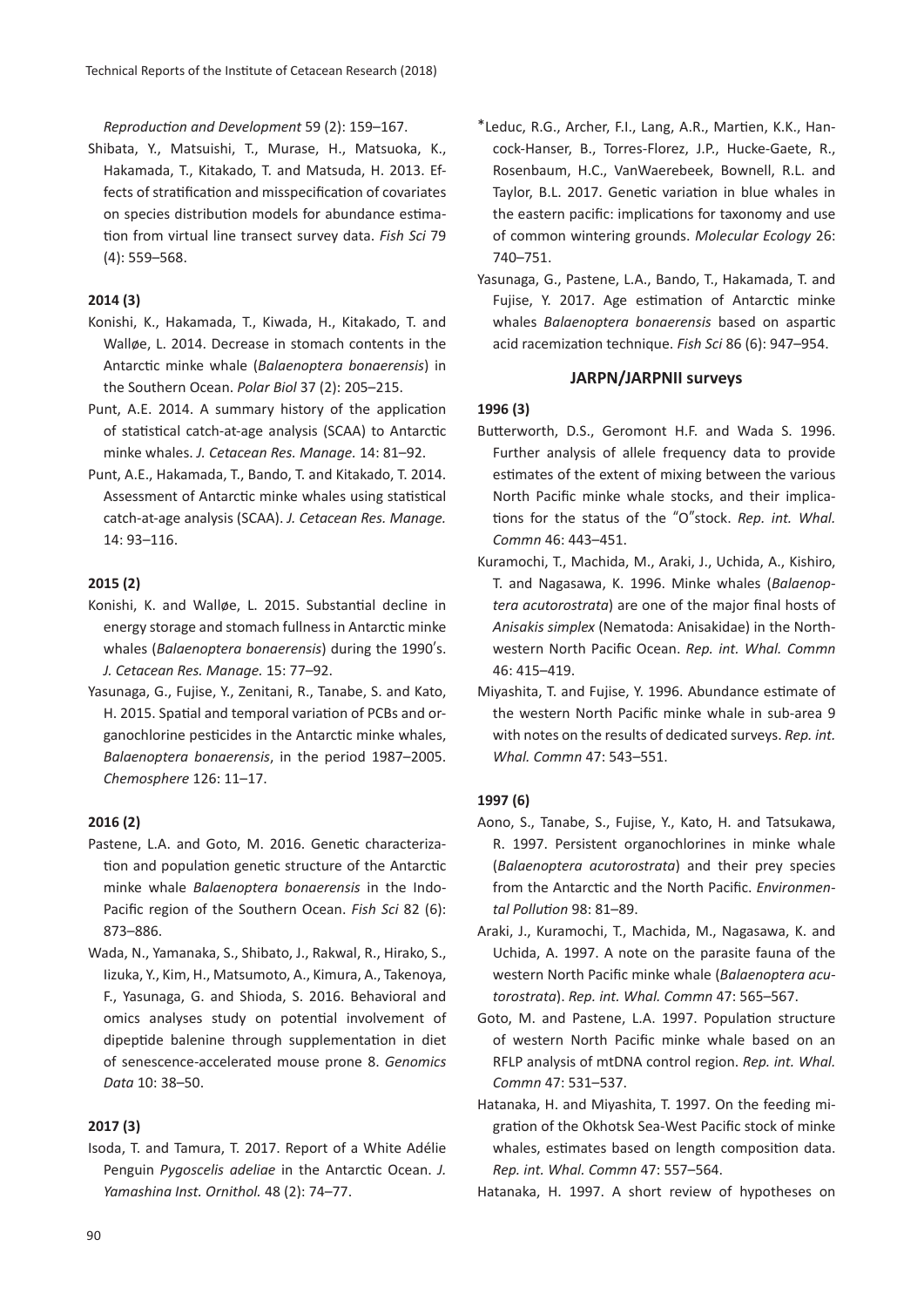minke whale stock structure in the Northwestern part of the North Pacific. *Rep. int. Whal. Commn* 47: 553–555.

Pastene, L.A., Goto, M., Itoh, S., Wada, S. and Kato, H. 1997. Intra- and inter-oceanic patterns of mitochondrial DNA variation in the Bryde's whale, *Balaenoptera edeni*. *Rep. int. Whal. Commn* 47: 569–574.

# **1998 (4)**

- Lindstrøm, U., Fujise, Y., Haug, T. and Tamura, T. 1998. Feeding habits of western North Pacific minke whales, *Balaenoptera acutorostrata*, as observed in July-September 1996. *Rep. int. Whal. Commn* 48: 463–469.
- Pastene, L.A., Goto, M. and Kishino, H. 1998. An estimate of mixing proportion of ʻJ' and ʻO' stocks minke whales in sub-area 11 based on mitochondrial DNA haplotype data. *Rep. int. Whal. Commn* 48: 471–474.
- Tamura, T., Fujise, Y. and Shimazaki, K. 1998. Diet of minke whales *Balaenoptera acutorostrata* in the Northwestern part of the North Pacific in summer 1994 and 1995. *Fish Sci* 64 (1): 71–76.
- Uchida, A., Kawakami, Y., Yuzu, S., Kishikawa, S., Kuramochi, T., Araki, J., Machida, M. and Nagasawa, K. 1998. Prevalence of parasites and histopathology of parasitisation in minke whales (*Balaenoptera acutorostrata*) from the western North Pacific Ocean and Southern Sea of Okhotsk. *Rep. int. Whal. Commn* 48: 475–479.

# **1999 (2)**

- Le, T.H.L., Takahashi, S., Saeki, K., Nakatani, N., Tanabe, S., Miyazaki, N. and Fujise, Y. 1999. High percentage of butyltin residues in total tin in the livers of cetaceans from Japanese coastal waters. *Environmental Science & Technology* 33 (11): 1781–1786.
- Martinez, I. and Pastene, L.A. 1999. RAPD-typing of central and eastern North Atlantic and western North Pacific minke whales, *Balaenoptera acutorostrata*. *ICES Journal of Marine Science* 56 (5): 640–651.

# **2000 (2)**

- Punt, A.E., Butterworth, D.S. and Wada, S. 2000. On the use of allele frequency data within a Bayesian framework: evaluation of relative probabilities of alternative stock structure hypotheses for North Pacific minke whales. *J. Cetacean Res. Manage.* 2 (2): 151–158.
- Uchida, A. and Araki, J. 2000. The ectoparasites and endoparasites in the minke whale, *Balaenoptera acutorostrata* from the western North Pacific Ocean. *J. Jpn. Vet. Med. Assoc.* 53 (2): 85–88 (in Japanese).

## **2001 (1)**

Okamura, H., Matsuoka, K., Hakamada, T., Okazaki, M. and Miyashita, T. 2001. Spatial and temporal structure of the western North Pacific minke whale distribution inferred from JARPN sightings data. *J. Cetacean Res. Manage.* 3 (2): 193–200.

# **2002 (5)**

- Abe, H. and Goto, M. 2002. The application of microsatellite DNA for determining population structure of minke whale. pp. 109–113. *In*: Nishimura, A. (Ed). *Technical Reports of the Hokkaido National Fisheries Research Institute No.5*. Hokkaido National Fisheries Research Institute, Hokkaido.
- Cui, G., Punt, A.E., Pastene, L. A. and Goto, M. 2002. Bayes and Empirical Bayes approaches to addressing stock structure questions using mtDNA data, with an illustrative application to North Pacific minke whales. *J. Cetacean Res. Manage.* 4 (2): 123–134.
- Ohsumi, S. and Tamura, T. 2002. Dietary studies on baleen whales in the North Pacific. *Fish Sci* 68 (Supp. I): 260–263.
- Pastene, L.A., Goto, M. and Kanda, N. 2002. The utility of DNA analysis for the management and conservation of large whales. *Fish Sci* 68 (Supp. I): 286–289.
- Tamura T. and Fujise Y. 2002. Geographical and seasonal changes of the prey species of minke whale in the Northwestern Pacific. *ICES Journal of Marine Science* 59 (3): 516–528.

# **2003 (4)**

- Hayashi, K., Nishida, S., Yoshida, H., Goto, M., Pastene, L.A. and Koike, H. 2003. Sequence variation of the *DQB* allele in the cetacean MHC. *Mammal Study* 28 (2): 89–96.
- Nishida, S., Pastene, L.A., Goto, M. and Kanda, N. 2003. *SRY* gene structure and phylogeny in the cetacean species. *Mammal Study* 28 (1): 57–66.
- Nishida, S., Hayashi, K., Pastene, L.A., Goto, M., Kanda, N. and Koike, H. 2003. Polymorphic analysis of cetacean MHC - A case study on the minke whales -. *Mammalian Science* 3: 75–78 (in Japanese).
- Ohishi, K., Zenitani, R., Bando, T., Goto, Y., Uchida, K., Maruyama, T., Yamamoto, S., Miyazaki, N. and Fujise, Y. 2003. Pathological and serological evidence of Brucella-infection in baleen whales (Mysticeti) in the western North Pacific. *Comp. Immun. Microbiol. Infect. Dis* 26 (2): 125–136.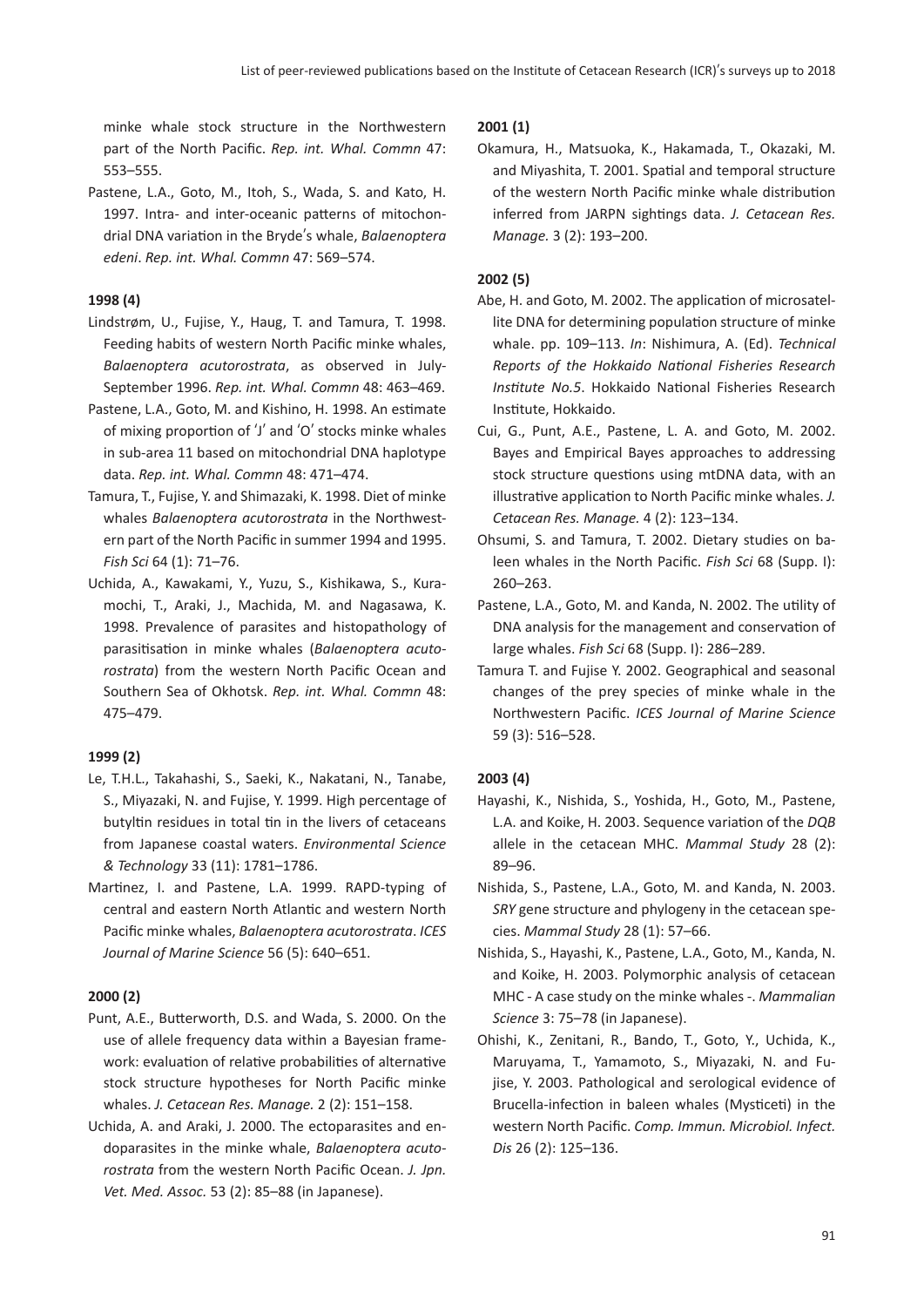# **2004 (5)**

- Kim, E.Y., Iwata, H., Fujise, Y. and Tanabe, S. 2004. Searching for novel CYP members using cDNA library from a minke whale liver. *Marine Environmental Research* 58: 495–498.
- Ohishi. K., Takishita, K., Kawato, M., Zenitani, R., Bando, T., Fujise, Y., Goto, Y., Yamamoto, S. and Maruyama, T. 2004. Molecular evidence of new variant *Brucella* in North Pacific common minke whales. *Microbes and Infection* 6: 1199–1204.
- Ohishi, K., Takishita, K., Kawato, M., Maruyama, T., Zenitani, R., Bando, T., Fujise, Y., Goto, Y. and Yamamoto, S. 2004. Molecular characterization of *Brucella* from North Pacific common minke whale. *Oceans'04*: 499–504.
- Watanabe, H., Mogoe, T., Asada, M., Hayashi, K., Fujise, Y., Ishikawa, H., Ohsumi, S., Miyamoto, A. and Fukui, Y. 2004. Relationship between serum sex hormone concentrations and histology of seminiferous tubules of captured baleen whales in the western North Pacific during the feeding season. *Journal of Reproduction and Development* 50 (4): 419–427.
- Zharikov, K., Fujise, Y., Tamura, T., Kiwada, H., Bando, T., Konishi, K. and Isoda, T. 2004. Distribution and feeding of large cetaceans based on the data of JARPN II - 2003 May, 17-July, 9. *Marine Mammals of the Holarctic* 2004: 207–210.

#### **2005 (5)**

- Birukawa, N., Ando, H., Goto, M., Kanda, N., Pastene, L.A., Nakatsuji, H., Hata, H. and Urano, A. 2005. Plasma and urine levels of electrolytes, urea and steroid hormones involved in osmoregulation of cetaceans. *Zoological Science* 22 (11): 1245–1257.
- Nikaido, M., Sasaki, T., Makino, H., Goto, M., Kanda, N., Pastene, L.A. and Okada, N. 2005. Phylogenetic reconstruction of baleen whales and detection of their past extensive radiation event by the SINE insertion analysis. *Fossils* 77: 22–28 (in Japanese).
- Niimi, S., Watanabe, M.X., Kim, E.Y., Iwata, H., Yasunaga, G., Fujise, Y. and Tanabe, S. 2005. Molecular cloning and mRNA expression of cytochrome P4501A1 and 1A2 in the liver of common minke whales (*Balaenoptera acutorostrata*). *Marine Pollution Bulletin* 51 (8): 784–793.
- Ohishi, K., Takishita, K., Kawato, M., Zenitani, R., Bando, T., Fujise, Y., Goto, Y., Yamamoto, S. and Maruyama, T. 2005. Chimeric structure of *omp2* of *Brucella* from North Pacific common minke whales (*Balaenoptera acutorostrata*). *Microbiol. Immunol.* 49 (8): 789–793.

Sasaki, T., Nikaido, M., Hamilton, H., Goto, M., Kato, H., Kanda, N., Pastene, L.A., Cao, Y., Fordyce, R.E., Hasegawa, M. and Okada, N. 2005. Mitochondrial phylogenetics and evolution of mysticete whales. *Systematic Biology* 54 (1): 77–90.

#### **2006 (5)**

- Iwanami, K., Mita, H., Yamamoto, Y., Fujise, Y., Yamada, T. and Suzuki, T. 2006. cDNA-derived amino acid sequences of myoglobins from nine species of whales and dolphins. *Comparative Biochemistry and Physiology, Part B* 145: 249–256.
- Kanda, N., Goto, M. and Pastene, L. A. 2006. Genetic characteristics of western North Pacific sei whales, *Balaenoptera borealis*, as revealed by microsatellites. *Marine Biotechnology* 8: 86–93.
- Mitani, Y., Bando., T., Takai., N. and Sakamoto, W. 2006. Patterns of stable carbon and nitrogen isotopes in the baleens of common minke whale *Balaenoptera acutorostrata* from the western North Pacific. *Fish Sci* 72  $(1): 69 - 76.$
- Nikaido, M., Hamilton, H., Makino, H., Sasaki, T., Takahashi, K., Goto, M., Kanda, N., Pastene, L.A. and Okada, N. 2006. Baleen whale phylogeny and a past extensive radiation event revealed by SINE insertion analysis. *Molecular Biology and Evolution* 23 (5): 866–873.
- Ohishi, K., Maruyama, T., Ninomiya, A., Kida, H., Zenitani, R., Bando, T., Fujise, Y., Nakamatsu, K., Miyazaki, N. and Boltunov, A.N. 2006. Serologic investigation of influenza a virus infection in cetaceans from the western North Pacific and the Southern Oceans. *Marine Mammal Science* 22 (1): 214–221.

#### **2007 (11)**

- Fukui, Y., Iwayama, H., Matsuoka, T., Nagai, H., Koma, N., Mogoe, T., Ishikawa, H., Fujise, Y., Hirabayashi, M., Hochi, S., Kato, H. and Ohsumi, S. 2007. Attempt at intracytoplasmic sperm injection of *in vitro* matured oocytes in common minke whales (*Balaenoptera acutorostrata*) captured during the Kushiro coast survey. *Journal of Reproduction and Development.* 53 (4): 945–952.
- Kanda, N., Goto, M., Kato, H., McPhee, M.V. and Pastene, L.A. 2007. Population genetic structure of Bryde's whales (*Balaenoptera brydei*) at the inter-oceanic and trans-equatorial levels. *Conservation Genetics* 8 (4): 853–864.
- Konishi, K. and Tamura, T. 2007. Occurrence of the minimal armhook squids *Berryteuthis anonychus* (Cephalopoda: Gonatidae) in the stomachs of common minke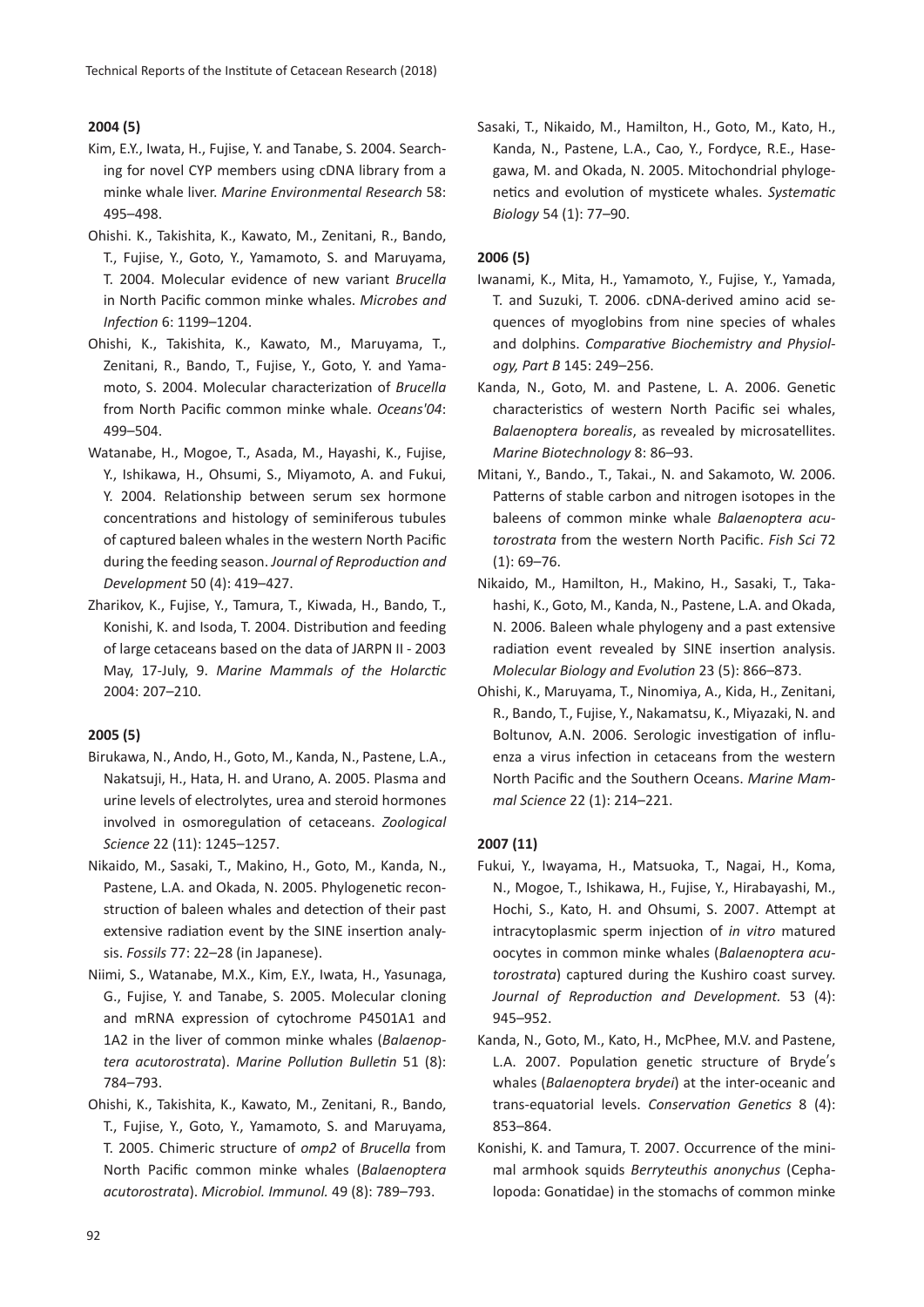whales *Balaenoptera acutorostrata* in the western North Pacific. *Fish Sci* 73 (5): 1208–1210.

- Murase, H., Tamura, T., Kiwada, H., Fujise, Y., Watanabe, H., Ohizumi, H., Yonezaki, S., Okamura, H. and Kawahara, S. 2007. Prey selection of common minke (*Balaenoptera acutorostrata*) and Bryde's (*Balaenoptera edeni*) whales in the western North Pacific in 2000 and 2001. *Fish. Oceanogr.* 16 (2): 186–201.
- Niimi, S., Kim, E.Y., Iwata, H., Watanabe, M.X., Yasunaga, G., Fujise, Y. and Tanabe, S. 2007. Identification and hepatic expression profiles of cytochrome P450 1–4 isozymes in common minke whales (*Balaenoptera acutorostrata*). *Comparative Biochemistry and Physiology, Part B* 147: 667–681.
- Nishida, S., Goto, M., Pastene, L.A., Kanda, N. and Koike, H. 2007. Phylogenetic relationships among cetaceans revealed by Y-chromosome sequences. *Zoological Science* 24 (7): 723–732.
- Onbe, K. Nishida, S., Sone, E., Kanda, N., Goto, M., Pastene, L.A., Tanabe, S. and Koike, H. 2007. Sequence variation in the Tbx4 Gene in marine mammals. *Zoological Science* 24 (5): 449–464.
- Pastene, L.A., Goto, M., Kanda, N., Zerbini, A.N., Kerem, D., Watanabe, K., Bessho, Y., Hasegawa, M., Nielsen, R., Larsen, F. and Palsbøll, P.J. 2007. Radiation and speciation of pelagic organisms during periods of global warming: the case of the common minke whale, *Balaenoptera acutorostrata*. *Molecular Ecology* 16: 1481–1495.
- Urashima, T., Kobayashi, M., Asakuma, S., Uemura, Y., Arai, I., Fukuda, K., Saito, T., Mogoe, T., Ishikawa, H. and Fukui, Y. 2007. Chemical characterization of the oligosaccharides in Bryde's whale (*Balaenoptera edeni*) and Sei whale (*Balaenoptera borealis*) milk. *Comparative Biochemistry and Physiology*, Part B 146: 153–159.
- Watanabe, H., Tateno, H., Kusakabe, H., Kamiguchi, Y., Fujise, Y., Ishikawa, H., Ohsumi, S. and Fukui, Y. 2007. Fertilizability and chromosomal integrity of frozenthawed Bryde's whale (*Balaenoptera edeni*) spermatozoa intracytoplasmically injected into mouse oocytes. *Reproduction, Fertility and Development* 19 (1): 306.
- Watanabe, H., Tateno, H., Kusakabe, H., Matsuoka, T., Kamiguchi, Y., Fujise, Y., Ishikawa, H., Ohsumi, S. and Fukui, Y. 2007. Fertilizability and chromosomal integrity of frozen-thawed Bryde's whale (*Balaenoptera edeni*) spermatozoa intracytoplasmically injected into mouse oocytes. *Zygote* 15 (1): 9–14.

#### **2008 (3)**

Birukawa, N., Ando, H., Goto, M., Kanda, N., Pastene,

L.A. and Urano, A. 2008. Molecular cloning of urea transporters from the kidneys of baleen and toothed whales. *Comparative Biochemistry and Physiology*, Part B 149: 227–235.

- Ishikawa, H. and Shigemune, H. 2008. Comparative experiment of whaling grenades in the Japanese Whale Research Program under Special Permit (JARPA and JARPN). *Jpn. J. Zoo Wildl. Med.* 13 (1): 21–28.
- Ohishi, K., Fujise, Y. and Maruyama, T. 2008. *Brucella* spp. in the western North Pacific and Antarctic cetaceans: a review. *J. Cetacean Res. Manage.* 10 (1): 67–72.

#### **2009 (9)**

- Bhuiyan, M.M.U., Suzuki, Y., Watanabe, H., Hirayama, H., Matsuoka, K., Fujise, Y., Ishikawa, H., Ohsumi, S. and Fukui, Y. 2009. Attempts at in vitro fertilization and culture of in vitro matured oocytes in sei *(Balaenoptera borealis*) and Bryde's (*B. edeni*) whales. *Zygote* 17 (1): 19–28.
- Fujita, H., Honda, K., Hamada, N., Yasunaga, G and Fujise, Y. 2009. Validation of high-throughput measurement system with microwave-assisted extraction, fully automated sample preparation device, and gas chromatography-electron capture detector for determination of polychlorinated biphenyls in whale blubber. *Chemosphere* 74: 1069–1078.
- Hiwasa, M., Suzuki, Y., Watanabe, H., Bhuiyan, M.M.U., Matsuoka, K., Fujise, Y., Ishikawa, H., Ohsumi, S. and Fukui, Y. 2009. Effects of semen extenders and storage temperatures on characteristics of frozen-thawed Bryde's (*Balaenoptera edeni*) whale spermatozoa. *Journal of Reproduction and Development* 55: 599–606.
- Konishi, K., Tamura T., Isoda, T. Okamoto, R., Hakamada, T., Kiwada, H. and Matsuoka, K. 2009. Feeding strategies and prey consumption of three baleen whale species within the Kushiro-Current Extension. *J. Northw. Atl. Fish. Sci.* 42: 27–40.
- Lee, E., Bhuiyan, M.M.U., Watanabe, H., Matsuoka, K., Fujise, Y., Ishikawa, H. and Fukui. Y. 2009. Production of cloned sei whale (*Balaenoptera borealis*) embryos by interspecies somatic cell nuclear transfer using enucleated pig oocytes. *J. Vet. Sci.* 10 (4): 285–292.
- Matsukura, R., Yasuma, H., Murase, H., Yonezaki, S., Funamoto, T., Honda, S. and Miyashita, K. 2009. Measurements of density contrast and sound-speed contrast for target strength estimation of Neocalanus copepods (*Neocalanus cristatus*) in the North Pacific Ocean. *Fish Sci* 75 (6): 1377–1387.
- Murase, H., Ichihara, M., Yasuma, H., Watanabe, H., Yonezaki, S., Nagashima, H., Kawahara, S. and Miyashita, T.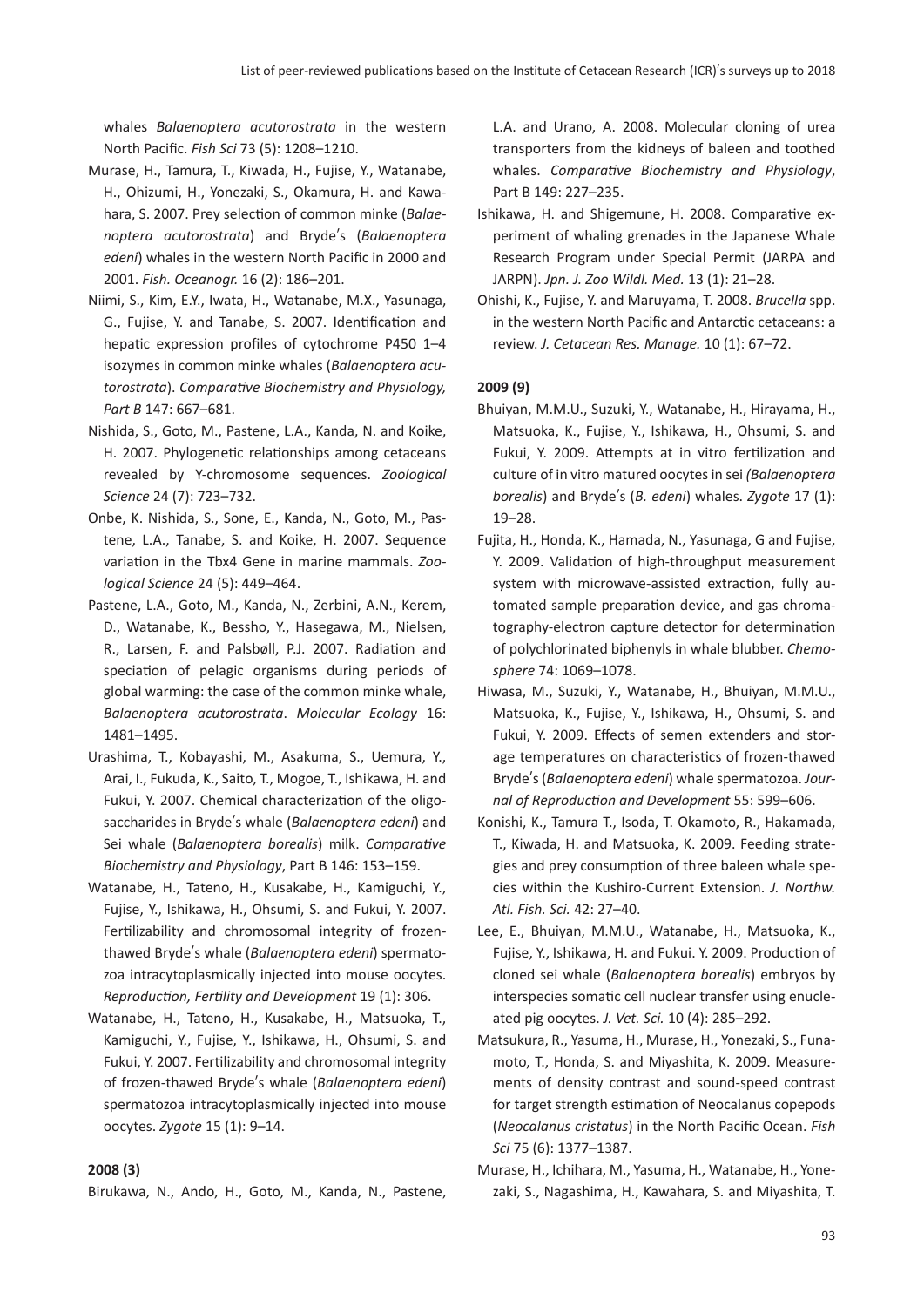2009. Acoustic characterization of biological backscatterings in the Kuroshio-Oyashio inter-frontal zone and subarctic waters of the western North Pacific in spring. *Fish. Oceanogr.* 18 (6): 386–401.

- Murase, H., Nagashima, H., Yonezaki, S., Matsukura, R. and Kitakado, T. 2009. Application of a generalized additive model (GAM) to reveal relationships between environmental factors and distributions of pelagic fish and krill: a case study in Sendai Bay, Japan. *ICES Journal of Marine Science* 66 (6): 1417–1424.
- Tsuki, K., Sato, A., Kaneko, H., Yasunaga, G., Fujise, Y. and Nomata, H. 2009. Comparison of physiologically significant imidazole dipeptides in cetaceans sampled in Japanese whale research (short paper). *Sci. Rep. Hokkaido Fish. Exp. Stn.* 74: 25–28 (in Japanese).

## **2010 (7)**

- Bhuiyan, M.M.U., Suzuki, Y., Watanabe, H., Lee, E., Hirayama, H., Matsuoka, K., Fujise, Y., Ishikawa, H., Ohsumi, S. and Fukui, Y. 2010. Production of sei whale (*Balaenoptera borealis)* cloned embryos by inter- and intra-species somatic cell nuclear transfer. *Journal of Reproduction and Development* 56: 131–139.
- Funakasa, N., Yoshioka, M. and Fujise, Y. 2010. Features of the Ocular Harderian Gland in three Balaenopterid species based on anatomical, histological and histochemical observations. *Mammal Study* 35 (1): 9–15.
- Ogawa, G., Ishida, M., Kato, H., Fujise, H. and Urano, N. 2010. Identification of facultative anaerobic bacteria isolated from the intestine of the minke whale *Balaenoptera acutorostrata* by 16S rRNA sequencing analysis. *Fish Sci* 76 (2): 177–181.
- Pastene, L.A., Fujise, Y. and Hatanaka, H. 2010. JARPNII: a challenging multidiscipline research program focused on whales in the western North Pacific. *Ottar* (Tromsø Museum) 280: 23–28 (in Norwegian).
- Shishido, R., Ohishi, K., Suzuki, R., Takishita, K., Ohtsu, D., Okutsu, K., Tokutake, K., Katsumata, E., Bando, T., Fujise, Y., Murayama, T. and Maruyama, T. 2010.Cetacean Toll-like receptor 4 and myeloid differentiation factor 2, and possible cetacean-specific responses against Gram-negative bacteria.*Comp. Immun. Microbiol. Infect. Dis.* 33 (6): 89–98.
- Suzuki, Y., Umatani, M., Bhuiyan, M.M.U., Watanabe, H., Mogoe, T., Matsuoka, K., Fujise, Y., Ishikawa, H., Ohsumi, S., Sasaki, M. and Fukui, Y. 2010. Effects of equilibration steps, type of sugars and addition of whale follicular fluid on viability and in vitro maturation of vitrified whale oocytes.*Jpn. J. Zoo Wildl. Med* 15 (2): 65–72.

Tojo, N., Matsukura, R., Yasuma, H., Yonezaki, S., Watanabe, H., Kawahara, S., Murase, H. and Miyashita, K. 2010.Spatial analysis of isada krill (*Euphausia pacifica*) distribution in frontal environments in the North Pacific Ocean.*GIS/spatial analyses in fisheries and aquatic science*.4.International Fishery GIS Society: 115–138.

## **2011 (20)**

- Hakamada, T. and Matsuoka, K. 2011. Abundance estimate for common minke, Bryde's and sei whales in the offshore region of the western North Pacific. *Bull. Jpn. Soc. Fish. Oceanogr.* 75 (3): 173–174 (in Japanese).
- Kanda, N., Goto, M. and Pastene, L. A. 2011. Genetic stock structure of baleen whales. *Bull. Jpn. Soc. Fish. Oceanogr.* 75 (3): 191 (in Japanese).
- Kato, H. and Fujise, Y. 2011. General discussion: Symposium on "Marine ecosystem of the western North Pacific with special interest in cetaceans." *Bull. Jpn. Soc. Fish. Oceanogr.* 75 (3): 194–195 (in Japanese).
- Kishiro, T., Yoshida, H., Tamura, T., Konishi, K., Kanda, N., Okamoto, R. and Kato, H. 2011. Relationship between maturity and feeding ecology of common minke whales off Kushiro in autumn. *Bull. Jpn. Soc. Fish. Oceanogr.* 75 (3): 175–176 (in Japanese).
- Maehara, T., Aoki, I., Yonezaki, S., Watanabe, H., Murase, H. and Yamaguchi, A. 2011. Feeding ecology of the Japanese anchovy in the offshore area east of Honshu, Japan in summer. *Bull. Jpn. Soc. Fish. Oceanogr.* 75 (3): 187 (in Japanese).
- Matsuoka, K., Kiwada, H., Fujise, Y. and Miyashita, T. 2011. Distribution of baleen whales in the western North Pacific based on the JARPN and JARPN II sighting surveys (1994 to 2007). *Bull. Jpn. Soc. Fish. Oceanogr.* 75 (3): 178–179 (in Japanese).
- Miyashita, K., Matsukura, R., Tojo, N., Minami, K., Yasuma, H., Nagashima, H., Onodera, K., Watanabe, H., Yonezaki, S. and Murase, H. 2011. Monitoring of prey of cetaceans by using quantitative echosounders. *Bull. Jpn. Soc. Fish. Oceanogr.* 75 (3): 183–184 (in Japanese).
- Mori, M., Watanabe, H., Hakamada, T., Tamura, T., Konishi, K., Murase, H. and Matsuoka, K. 2011. Development of an ecosystem model of western North Pacific using Ecopath with Ecosim. *Bull. Jpn. Soc. Fish. Oceanogr.* 75 (3): 189 (in Japanese).
- Murase, H., Kawabata, A., Kubota, H., Nakagami, M., Amakasu, K., Abe, K., Miyashita, K. and Oozeki, Y. 2011. Effect of depth-dependent target strength on biomass estimation of Japanese anchovy. *Journal of Marine Science and Technology* 19: 267–272.

Murase, H., Tamura, T., Isoda, T., Okamoto, R., Kato, H.,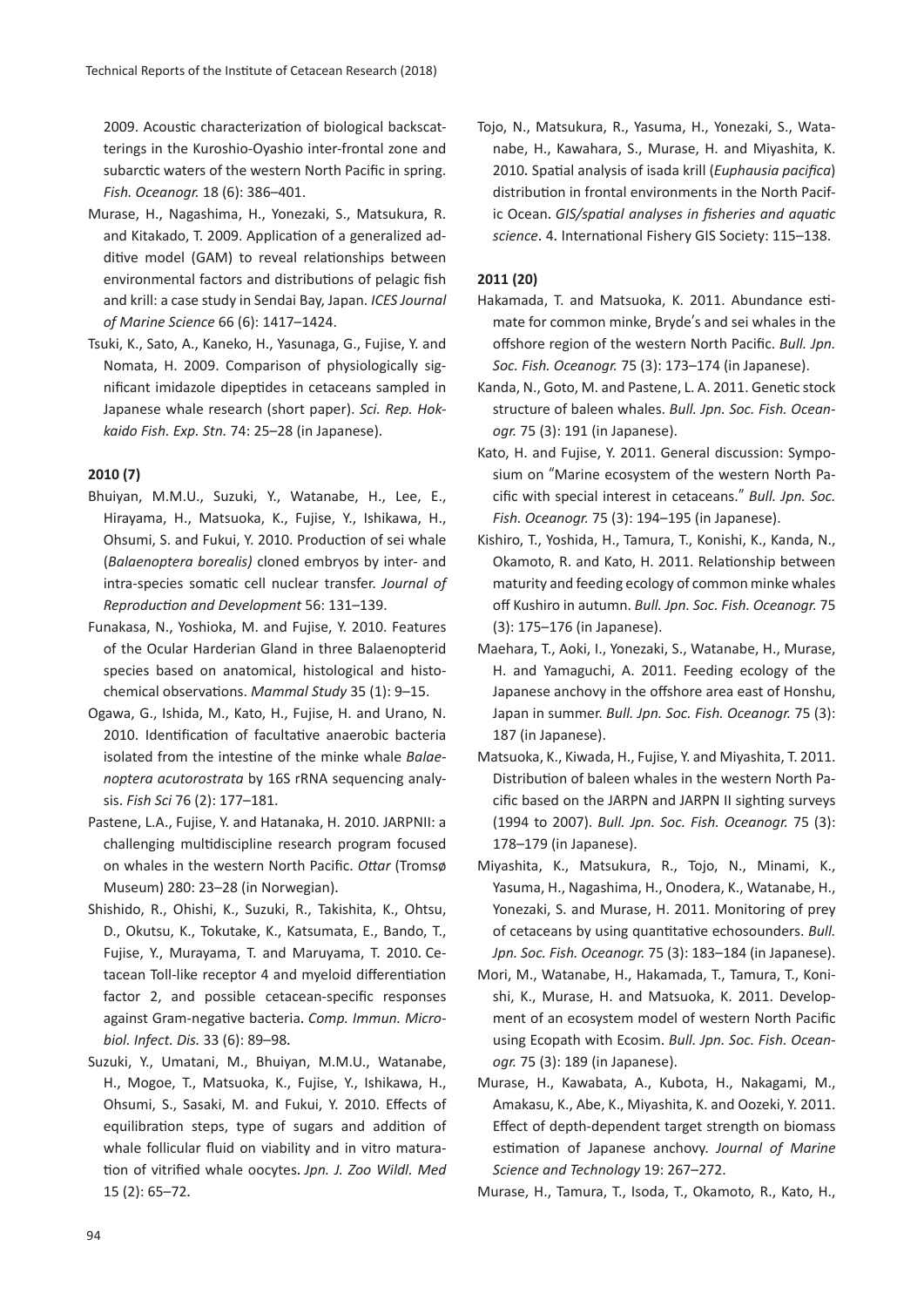Yonezaki, S., Watanabe, H., Tojo, N. Matsukura, R., Miyashita, K., Kiwada, H., Matsuoka, K., Nishiwaki, S., Inagake, D., Okazaki, M., Okamura, H. and Fujise, Y. 2011. Prey selection of common minke, Bryde's and sei whales in the offshore region of the western North Pacific. *Bull. Jpn. Soc. Fish. Oceanogr.* 75 (3): 180–181 (in Japanese).

- Nishiwaki, S., Otani, S. and Tamura, T. 2011. The satellite tracking of the western North Pacific. *Bull. Jpn. Soc. Fish. Oceanogr.* 75 (3): 193–194 (in Japanese).
- Onodera, K., Nagashima, H., Matsukura, R., Miyashita, K., Yonezaki, S. and Murase, H. 2011. Cetacean prey species and oceanographic surveys in Sendai Bay. *Bull. Jpn. Soc. Fish. Oceanogr.* 75 (3): 184–185 (in Japanese).
- Pastene, L.A., Hatanaka, H., Fujise, Y., Kanda, N., Murase, H., Tamura, T., Miyashita, T. and Kato, H. 2011. Whale research program under special permit in the western North Pacific—Phase II (JARPNII): origin and objectives. *Bull. Jpn. Soc. Fish. Oceanogr.* 75 (3): 172–173 (in Japanese).
- Pastene, L.A., Hatanaka, H., Fujise, Y., Kanda, N., Murase, H., Tamura, T., Yasunaga, G., Kishiro, T., Yoshida, H., Miyashita, T. and Kato, H. 2011. The Japanese Whale Research Program under Special Permit in the western North Pacific Phase-II (JARPNII): origin, objectives and research progress made in the first six years period (2002–2007), including scientific considerations for the next research period. *Aquabiology* 33 (2): 171–185 (in Japanese).
- Sasaki, Y., Saito, S., Matsuoka, K., Murase, H. and Kiwada., H. 2011. Spatial distribution patterns of sei and Bryde's whales. *Bull. Jpn. Soc. Fish. Oceanogr.* 75 (3): 179–180 (in Japanese).
- Tamura, T., Konishi, K., Isoda, T., Hakamada, T., Kiwada, H., Okamoto, R. and Matsuoka, K. 2011. The food habitat, relation of habitat factor and prey consumption of three baleen whale species in the offshore region of the western North Pacific. *Bull. Jpn. Soc. Fish. Oceanogr.* 75 (3): 174–175 (in Japanese).
- Watanabe, H., Kiwada, H., Kumagai, S., Yonezaki, S., Kishiro, T., Konishi., K. and Yoshida, H. 2011. Habitat and prey selection of common minke whale off Kushiro in autumn—Estimation of distribution and migration of common minke whale using environmental information—*Bull. Jpn. Soc. Fish. Oceanogr.* 75 (3): 182–183 (in Japanese).
- Yamaguchi, A., Hanamiya, Y., Murase, H. and Watanabe, H. 2011. Vertical flux of materials by diel vertical migration of macrozooplankton. *Bull. Jpn. Soc. Fish. Oceanogr.* 75 (3): 185–186 (in Japanese).
- Yasunaga, G. and Fujise, Y. 2011. Monitoring of pollutants in the baleen whales and their prey species in the western North Pacific. *Bull. Jpn. Soc. Fish. Oceanogr.* 75 (3): 190 (in Japanese).
- Yoshida, H., Kishiro, T., Goto, M., Bando, T., Tamura, T., Konishi, K., Okamoto, R. and Kato, H. 2011. Feeding ecology of common minke whales in coastal waters off Sanriku in spring. *Bull. Jpn. Soc. Fish. Oceanogr.* 75 (3): 177–178 (in Japanese).

# **2012 (4)**

- Maeda, H. and Kato, H. 2012. Technical improvements of the age character (earplug) collections in common minke whales. *Bull. Jpn. Soc. Fish. Oceanogr.* 76 (2): 59–65 (in Japanese).
- Murase, H., Kawabata, A., Kubota, H., Nakagami, M., Amakasu, K., Abe, K., Miyashita, K. and Oozeki, Y. 2012. Basin-scale distribution patterns and biomass estimation of Japanese anchovy *Engraulis japonicus* in the western North Pacific. *Fish Sci* 78 (4): 761–773.
- Nakamura, G., Kato, H. and Fujise, Y. 2012. Relative growth of the skull of the common minke whale *Balaenoptera acutorostrata* from the North Pacific in comparison to other *Balaenoptera* species. *Mammal Study* 37 (2): 105–112.
- Watanabe, H, Okazaki, M., Tamura, T., Konishi, K., Inagake, D., Bando, T., Kiwada, H. and Miyashita, T. 2012. Habitat and prey selection of common minke, sei, and Bryde's whale in mesoscale during summer in the sub-arctic and transition regions of the western North Pacific. *Fish Sci* 78 (3): 557–567.

# **2013 (5)**

- \*Kershaw, F., Leslie, M.S., Collins, T., Mansur, R.M., Smith, B.D., Minton, G., Baldwin, R., LeDuc, R.G., Anderson, R.C., Brownell, R.L. and Rosenbaum, H.C. 2013. Population differentiation of 2 forms of Bryde's whales in the Indian and Pacific Oceans. *Journal of Heredity* 104 (6): 755–764.
- Maeda, H., Kawamoto, T. and Kato, H. 2013. A study on the improvement of age estimation in common minke whales using the method of gelatinized extraction of earplug. NAMMCO *Scientific Publications* 10: 17pp.
- Matsukura, R., Sawada, K., Abe, K., Minami, K., Nagashima, H., Yonezaki, S., Murase, H. and Miyashita, K. 2013. Comparison of measurements and model calculations of target strength of juvenile sandeel in Sendai Bay. *Nippon Suisan Gakkaishi* 79 (4): 638–648 (in Japanese).
- Sasaki, H., Murase, H., Kiwada, H., Matsuoka, K., Mitani, Y.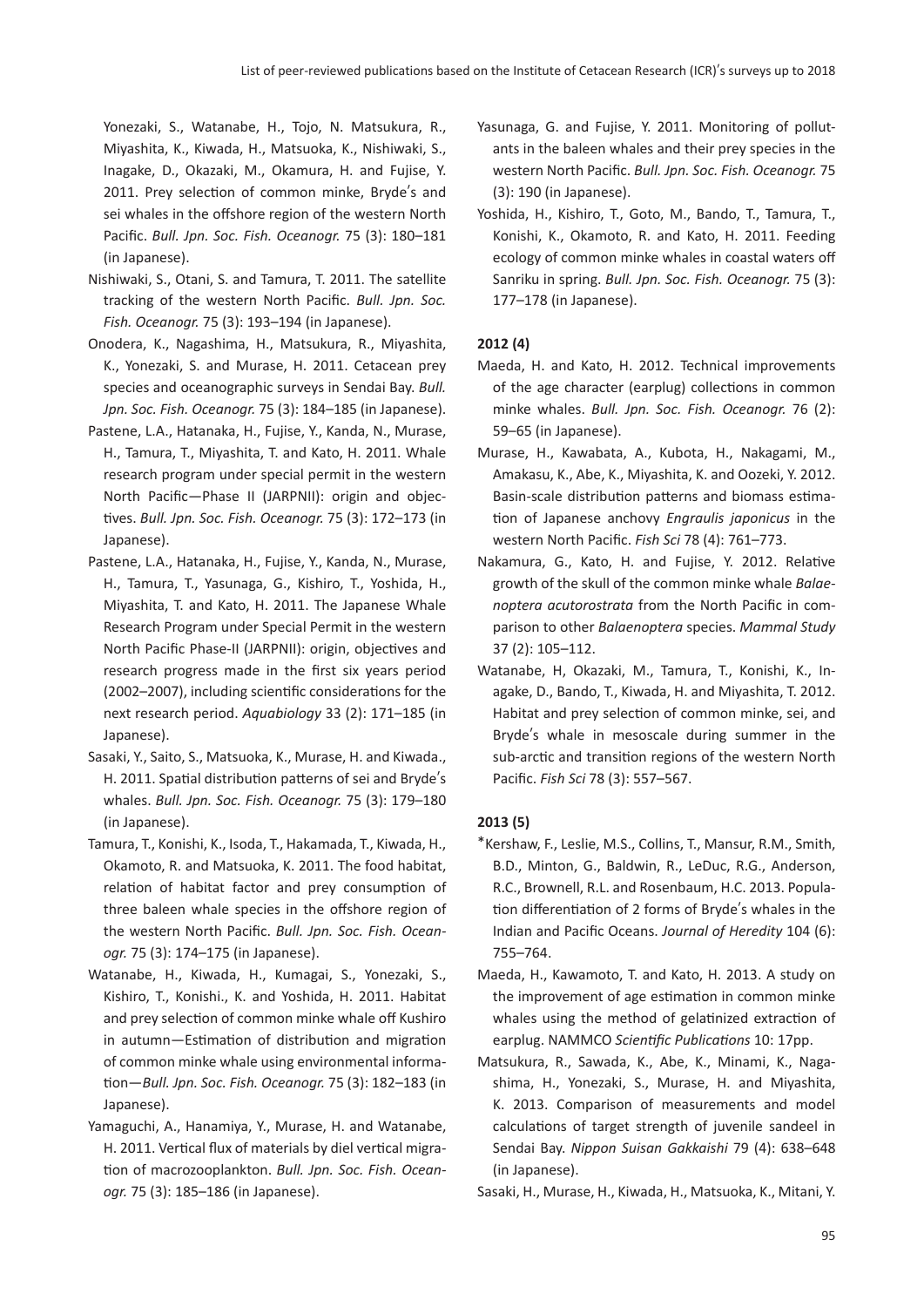and Saitoh, S. 2013. Habitat differentiation between sei (*Balaenoptera borealis*) and Bryde's whales (*B. brydei*) in the western North Pacific. *Fish. Oceanogr.* 22 (6): 496–508.

Shimizu, Y., Ohishi, K., Suzuki, R., Tajima, Y., Yamada, T., Kakizoe, Y., Bando, T., Fujise, Y., Taru, H., Murayama, T. and Maruyama, T. 2013. Amino acid sequence variations of signaling lymphocyte activation molecule and mortality caused by morbillivirus infection in cetaceans. *Microbiol Immunol* 57: 624–632.

# **2014 (6)**

- Inoue, S., Kishiro, T., Fujise, Y., Nakamura, G. and Kato, H. 2014. Seasonal changes in the testis of the North Pacific common minke whale. *Nippon Suisan Gakkaishi* 80 (2): 185–190 (in Japanese).
- Murase, H., Hakamada, T., Matsuoka, K., Nishiwaki, S., Inagake, D., Okazaki, M., Tojo, N. and Kitakado, T. 2014. Distribution of sei whales (*Balaenoptera borealis*) in the subarctic–subtropical transition area of the western North Pacific in relation to oceanic fronts. *Deep Sea Research Part II*: Topical Studies in Oceanography 107: 22–28.
- Nakamura, G., Kadowaki, I., Nagatsuka, S., Fujise, Y., Kishiro, T. and Kato, H. 2014. Variation in a color pattern of white patch on the flippers of North Pacific common minke whales: potential application for their interoceanic difference. *La mer* 52: 31–47.
- Nakamura, G. and Kato, H. 2014. Developmental changes in the skull morphology of common minke whales *Balaenoptera acutorostrata. Journal of Morphology* 275: 1113–1121.
- Niimi, S., Imoto, M., Kunisue, T., Watanabe, M.X., Kim, E.Y., Nakayama, K., Yasunaga, G., Fujise, Y., Tanabe, S. and Iwata, H. 2014. Effects of persistent organochlorine exposure on the liver transcriptome of the common minke whale (*Balaenoptera acutorostrata*) from the North Pacific. *Ecotoxicology and Environmental Safety* 108: 95–105.
- \*Rosel, P.E. and Wilcox, L.A. 2014. Genetic evidence reveals a unique lineage of Bryde's whales in the northern Gulf of Mexico. *Endang Species Res.* 25 : 19–34.

#### **2015 (1)**

Kitayama, C., Sasaki, M., Ishikawa, H., Mogoe, T., Ohsumi, S., Fukui, Y., Budipitojo, T., Kondoh, D. and Kitamura, N. 2015. Structure and functions of the placenta in common minke (*Balaenoptera acutorostrata*), Bryde's (*B. brydei*) and sei (*B. borealis*) whales. *Journal of Reproduction and Development* 61 (5): 415–421.

## **2016 (6)**

- Hirako, S., Suzuki, M., Kim, H., Iizuka, Y., Matsumoto, A., Wada, N., Okabe, M., Takenoya, F., Yasunaga, G., Yamanaka, S., Miyazaki, A. and Shioda, S. 2016. Hepatic lipid accumulation is ameliorated in obese KK mice by dietary sei whale oil. *Fish Sci* 82 (3): 509–517.
- Miyakawa, N., Kishiro, T., Fujise, Y., Nakamura, G. and Kato, H. 2016. Sexual Dimorphism in Pelvic Bone Shape of the North Pacific Common Minke Whales (*Balaenoptera acutorostrata*). *Open Journal of Animal Sciences* 6: 131–136.
- Murase, H., Tamura, T., Otani, S. and Nishiwaki, S. 2016. Satellite tracking of Bryde's whales *Balaenoptera edeni* in the offshore western North Pacific in summer 2006 and 2008. *Fish Sci* 82 (1): 35–45.
- Nakamura, G., Kadowaki, I., Nagatsuka, S., Hayashi, R., Kanda, N., Goto, M., Pastene, L.A. and Kato, H. 2016. White Patch on the Fore-Flipper of Common Minke Whale, as a Potential morphological Index to Identify Stocks. *Open Journal of Animal Sciences* 6: 116–122.
- Nakamura, G., Takahashi, M., Hirose, A., Hayashi, R., Fujise, Y., Miyakawa, N., Inoue, S. and Kato, H. 2016. Presence of an interparietal bone and morphological variation in the vertex of the skull in North Pacific common minke whale. *La mer* 54 (1): 1–10.
- Ohishi, K., Bando, T., Abe, E., Kawai, Y., Fujise, Y. and Maruyama, T. 2016. Long-term and large-scale epidemiology of *Brucella* infection in baleen whales and sperm whales in the western North Pacific and Antarctic Oceans. *J. Vet. Med. Sci.* 78 (9): 1457–1464.

#### **2017 (2)**

- Bando, T., Nakamura, G., Fujise, Y. and Kato, H. 2017. Developmental changes in the morphology of western North Pacific Bryde's whales (*Balaenoptera edeni*). *Open Journal of Animal Sciences* 7: 344–355.
- Ishii, M., Murase, H., Fukuda, Y., Sawada, K., Sasakura, T., Tamura, T., Bando, T., Matsuoka, K., Shinohara, A., Nakatsuka, S., Katsumata, N., Okazaki, M., Miyashita, K. and Mitani, Y. 2017. Diving behavior of sei whales *Balaenoptera borealis* relative to the vertical distribution of their potential prey. *Mammal Study* 42 (4): 191–199.

#### **2018 (2)**

Huijser, L.A.E., Bérubé, M., Cabrera, A.A., Prieto, R., Silva, M.A., Robbins, J., Kanda, N., Pastene, L.A., Goto, M., Yoshida, H., Vikingsson, G.A. and Palsbøll, P.J. 2018. Population structure of North Atlantic and North Pacific sei whales (*Balaenoptera borealis*) inferred from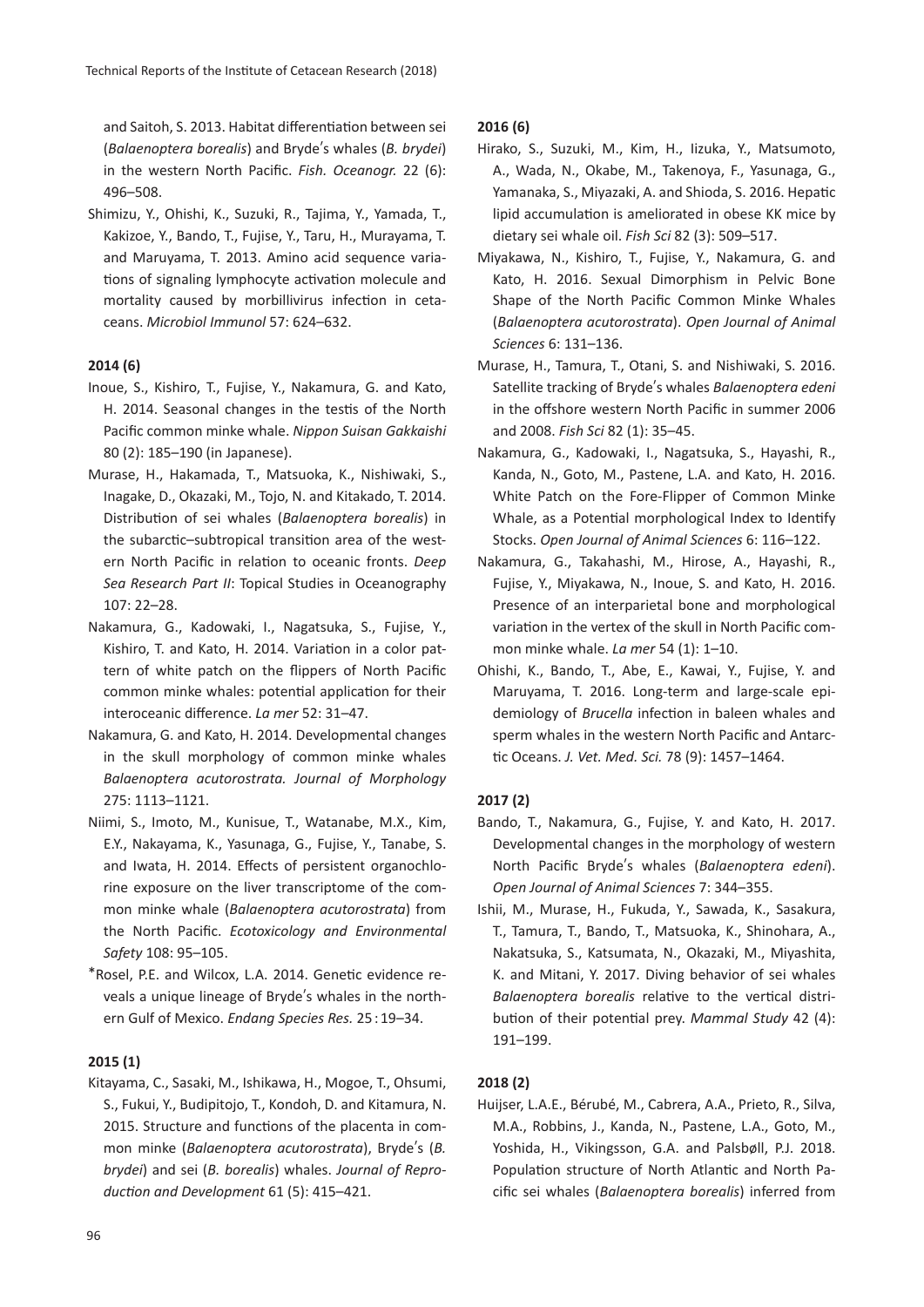mitochondrial control region DNA sequences and microsatellite genotypes. *Conserv Genet* 19: 1007–1024.

Watari, S., Murase, H., Yonezaki, S., Okazaki, M., Kiyofuji, H., Tamura, T., Hakamada, T., Kanaji, Y. and Kitakado, T. 2018. Ecosystem modeling in the western North Pacific using Ecopath, with a focus on small pelagic fishes. *Mar. Ecol. Prog. Ser.*: https://doi.org/10.3354/ meps12508.

## **Other surveys**

## **1993 (1)**

Fujise, Y., Ishikawa, H., Saino, S. and Kawasaki, M. 1993. Catch and struck-and-lost rate in the Japanese Dall's porpoise hand-harpoon fishery. *Rep. int. Whal. Commn* 43: 453–457.

## **1995 (1)**

Shimada, H. and Pastene, L.A. 1995. Report of a sightings survey off the Solomon Islands with comments on Bryde's whale distribution. *Rep. Int. Whal. Commn* 45: 413–418.

#### **1997 (4)**

- Kimura, T., Ozawa, T. and Pastene, L.A. 1997. Sample preparation and analysis of mitochondrial DNA from whale baleen plates. *Marine Mammal Science* 13 (3): 495–498.
- Ljungblad, D.K., Stafford, K.M., Shimada, H. and Matsuoka, K. 1997. Sounds attributed to blue whales recorded off the southwest coast of Australia in December 1995. *Rep. int. Whal. Commn* 47: 435–439.
- Ohmagari, K. and Berkes, F. 1997. Transmission of indigenous knowledge and bush skills among the Western James Bay Cree Women of Subarctic Canada. *Human Ecology* 25 (2): 197–222.
- Shimamura, M., Yasue, H., Ohshima, K., Abe, H., Kato, H., Kishiro, T., Goto, M., Munechika, I. and Okada, N. 1997. Molecular evidence from retroposons that whales form a clade within even-toed ungulates. *Nature* 388: 666–670.

#### **1998 (2)**

- Miyazaki, N., Fujise, Y. and Iwata, K. 1998. Biological analysis of a mass stranding of melon-headed whales (*Peponocephala electra*) at Aoshima. *Japan. Bull. Natn. Sci. Mus.*, Tokyo, Ser. A 24 (1): 31–60.
- Otani, S., Naito, Y., Kawamura, A., Kawasaki, M., Nishiwaki, S. and Kato, A. 1998. Diving behavior and performance of harbor porpoises, *Phocoena phocoena*, in Fukuoka bay, Hokkaido, Japan. *Marine Mammal*

*Science* 14 (2): 209–220.

## **1999 (4)**

- Iino, Y. 1999. Treaty Implementation: the 1946 International Convention for the Regulation of Whaling. System Compliance in Ocean Management. Southeast Asian Programme in Ocean Law. *Policy and Management*: 189–193.
- Pastene, L.A. and Shimada, H. 1999. Report of a sighting survey in Chile's Exclusive Economic Zone with comments on sei whale distribution. *Anales Instituto Patagonia, Serie Cs. Nat.* 27: 51–62.
- Shimamura, M., Abe, H., Nikaido, M., Ohshima, K. and Okada, N. 1999. Genealogy of families of SINEs in cetaceans and artiodactyls: the presence of a huge superfamily of tRNAGlu-derived families of SINEs. *Mol. Biol. Evol.* 16 (8): 1046–1060.
- Yoshida, H. and Kato, H. 1999. Phylogenetic relationships of Bryde's whales in the Western North Pacific and adjacent waters inferred from mitochondrial DNA sequences. *Marine Mammal Science* 15 (4): 1269–1286.

## **2000 (3)**

- Goto, M. and Ohsumi, S. 2000. Response to "Scientific Whaling Source of illegal Products for Market" By Baker *et al. Science* 290: 1695–1696.
- Otani, S., Naito, Y., Kato, A. and Kawamura, A. 2000. Diving behavior and swimming speed of a free-ranging harbor porpoise, *Phocoena phocoena. Marine Mammal Science* 16 (4): 811–814.
- Takahashi, S., Le, L.T.H., Saeki, H., Nakatani, N., Tanabe, S., Miyazaki, N. and Fujise, Y. 2000. Accumulation of butyltin compounds and total tin in marine mammals. *Water Science and Technology* 42 (7–8): 97–108.

# **2001 (2)**

- Abe, H., Goto, M., Pastene, L.A., Dewa, K. and Naito, E. 2001. Practical use of multiplex fluorescent PCR for cetacean sex identification. *Marine Mammal Science* 17 (3): 657–664.
- Yoshida, H., Yoshioka, M., Shirakihara, M. and Chow, S. 2001. Population structure of finless porpoises (*Neophocaena phocaenoides*) in coastal waters of Japan based on mitochondrial DNA sequences. *Journal of Mammalogy* 82 (1): 123–130.

# **2002 (1)**

Konishi, K. and Sakurai, Y. 2002. Geographical variations in infection by larval *Anisakis simplex* and *Contracaecum osculatum* (Nematoda, Anisakidae) in walleye pollock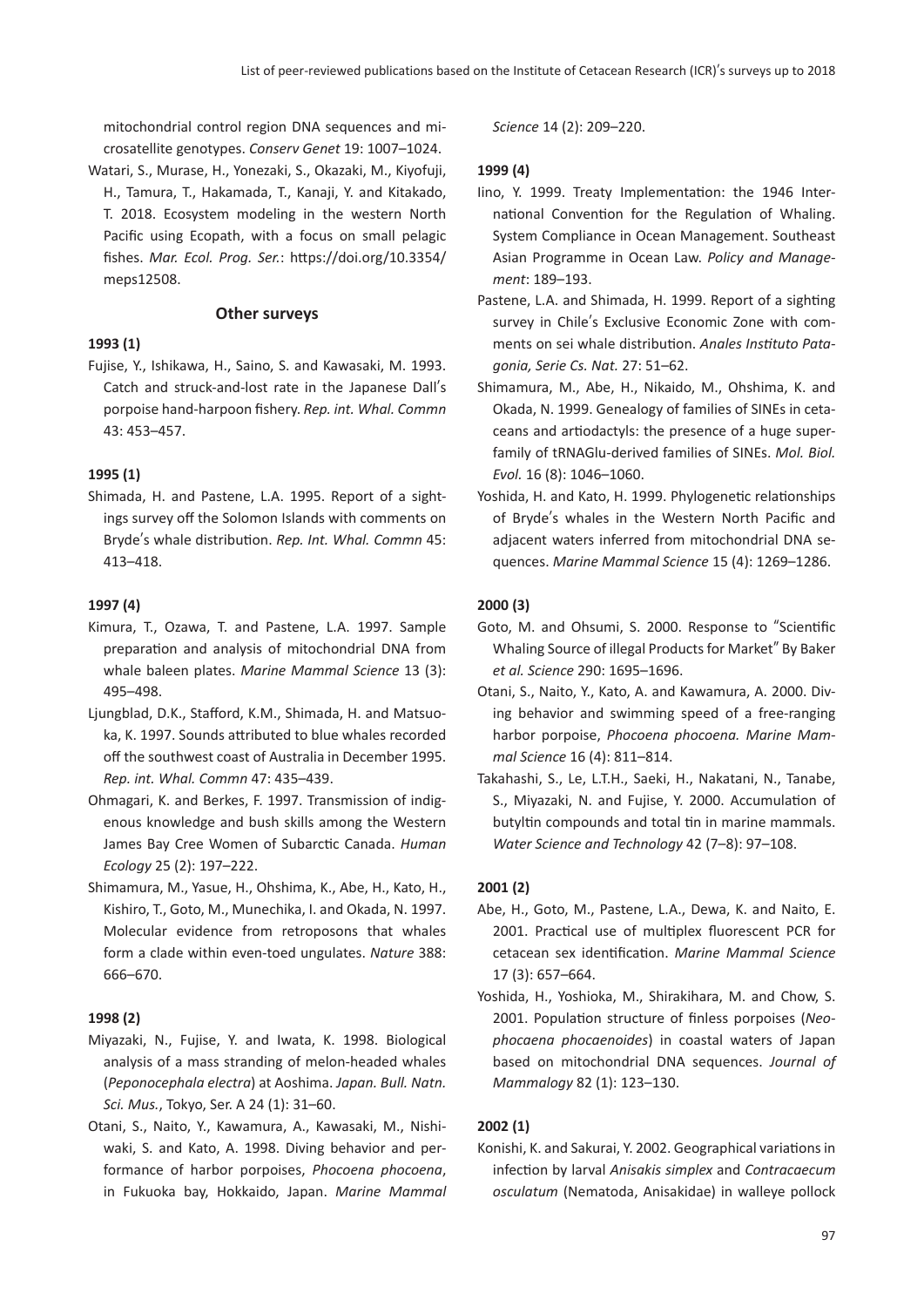*Theragra chalcogramma* stocks off Hokkaido, Japan. *Fish Sci* 68 (3): 534–542.

## **2003 (1)**

Matsuoka, K., Ensor, P., Hakamada, T., Shimada, H., Nishiwaki, S., Kasamatsu, F. and Kato, H. 2003. Overview of the minke whale sighting survey in IWC/IDCR and SOWER cruises from 1978/79 to 2000/01. *J. Cetacean Res. Manage.* 5 (2): 173–201.

## **2004 (5)**

- Branch, T.A., Matsuoka, K. and Miyashita, T. 2004. Evidence for increases in Antarctic blue whales based on Bayesian modelling. *Marine Mammal Science* 20 (4): 726–754.
- Escorza-Trevino, S., Pastene, L.A. and Dizon, A.E. 2004. Molecular analyses of the Truei and Dalli morphotypes of Dall's porpoise (*Phocoenoides dalli*). *Journal of Mammalogy* 85 (2): 347–355.
- Ikemoto, T., Kunito, T., Watanabe, I., Yasunaga, G., Baba, N., Miyazaki, N., Petrov, E.A. and Tanabe, S. 2004. Comparison of trace element accumulation in Baikal seals (*Pusa sibirica*), Caspian seals (*Pusa caspica*) and northern fur seals (*Callorhinus ursinus*). *Environmental Pollution* 127: 83–97.
- Murase, H., Matsuoka, K., Nishiwaki, S., Hakamada, T. and Mori, M. 2004. Effect of observed covariates (school size, sighting cue, latitude and sea state) on the Antarctic minke whale abundance estimation parameters in the IWC/IDCR-SOWER surveys. *J. Cetacean Res. Manage.* 6 (3): 283–292.
- Yanagimoto, T. and Konishi, K. 2004. *Acanthochondria priacanthi* (Copepoda: Chondracanthidae) as a biological indicator for stock identification of sandfish *Arctoscopus japonicus* (Steindachner). *Fish Sci* 70 (2): 336–338.

#### **2005 (5)**

- Agusa, T., Matsumoto, T., Ikemoto, T., Anan, Y., Kubota, R., Yasunaga, G., Kunito, T., Tanabe, S., Ogi, H. and Shibata, Y. 2005. Body distribution of trace elements in blacktailed gulls from Rishiri Island, Japan: age-dependent accumulation and transfer to feathers and eggs. *Environ. Toxicol. Chem.* 24 (9): 2107–2120.
- Agusa, T., Kunito, T., Yasunaga, G., Iwata, H., Subramanian, A., Ismail, A. and Tanabe, S. 2005. Concentrations of trace elements in marine fish and its risk assessment in Malaysia. *Marine Pollution Bulletin* 51 (8–12): 896–911.
- Fukui, Y., Ishikawa, H. and Ohsumi, S. 2005. Difficulties in publishing research results from scientific whaling.

*Marine Mammal Science* 21 (4): 781–783.

- Prudente, M., Tanabe, S., Kunisue, T., Yasunaga, G., Watanabe, I. and Miyazaki, N. 2005. Accumulation of trace elements and persistent organochlorines in resident and migratory waders from Calatagan Bay, Philippines. *Coastal Marine Science* 29 (2): 133–140.
- Sanino, G.P., Waerebeek, K.V., Van Bressem, M. and Pastene, L.A. 2005. A preliminary note on population structure in eastern South Pacific common bottlenose dolphins, *Tursiops truncatus. J. Cetacean Res. Manage.* 7 (1): 65–70.

## **2006 (6)**

- Acevedo, J., Aguayo-Lobo, A. and Pastene, L.A. 2006. Filopatria de la ballena jorobada (*Megaptera novaeangliae* Borowski, 1781), al area de alimentacion del Estrecho de Magallanes. *Revista de Biologia Marina y Oceanografia* 41 (1): 11–19.
- Acevedo, J., Aguayo-Lobo, A., Acuna, P. and Pastene, L.A. 2006. A note on the first record of the dwarf minke whale (*Balaenoptera acutorostrata*) in Chilean waters. *J. Cetacean Res. Manage.* 8 (3): 293–296.
- Hayashi, K., Yoshida, H., Nishida, S., Goto, M., Pastene, L.A., Kanda, N., Baba, H. and Koike, H. 2006. Genetic Variation of the MHC DQB locus in the finless porpoise (*Neophocaena phocaenoides*). *Zoological Science* 23 (2): 147–153.
- Mori, M. and Butterworth, D.S. 2006. A first step towards modelling the krill–predator dynamics of the Antarctic ecosystem. *CCAMLR Science* 13: 217–277.
- Sekiguchi, K., Olavarria, C., Morse, P., Olson, P., Ensor, P., Matsuoka, K., Pitman, R., Findlay, K. and Gorter, U. 2006. The spectacled porpoise (*Phocoena dioptrica*) in Antarctic waters. *J. Cetacean Res. Manage.* 8 (3): 265–271.
- Takahashi, Y., Ohwada, S., Watanabe, K., Ropert-Coudert, Y., Zenitani, R., Naito, Y. and Yamaguchi, T. 2006. Does elastin contribute to the persistence of corpora albicantia in the ovary of the common dolphin (*Delphinus delphis*). *Marine Mammal Science* 22 (4): 819–830.

#### **2007 (2)**

Acevedo, J., Rasmussen, K., Felix, F., Castro, C., Llano, M., Secchi, E., Saborio, M.T., Aguayo-Lobo, A., Haase, B., Scheidat, M., Dalla-Rosa, L., Olavarria, C., Fosestell, P., Acuna, P., Kaufman, G. and Pastene, L.A. 2007. Migratory destinations of humpback whales from the Magellan Strait feeding ground, Southeast Pacific. *Marine Mammal Science* 23 (2): 453–463.

Branch, T.A., Stafford, K.M., Palacios, D.M., Allison, C.,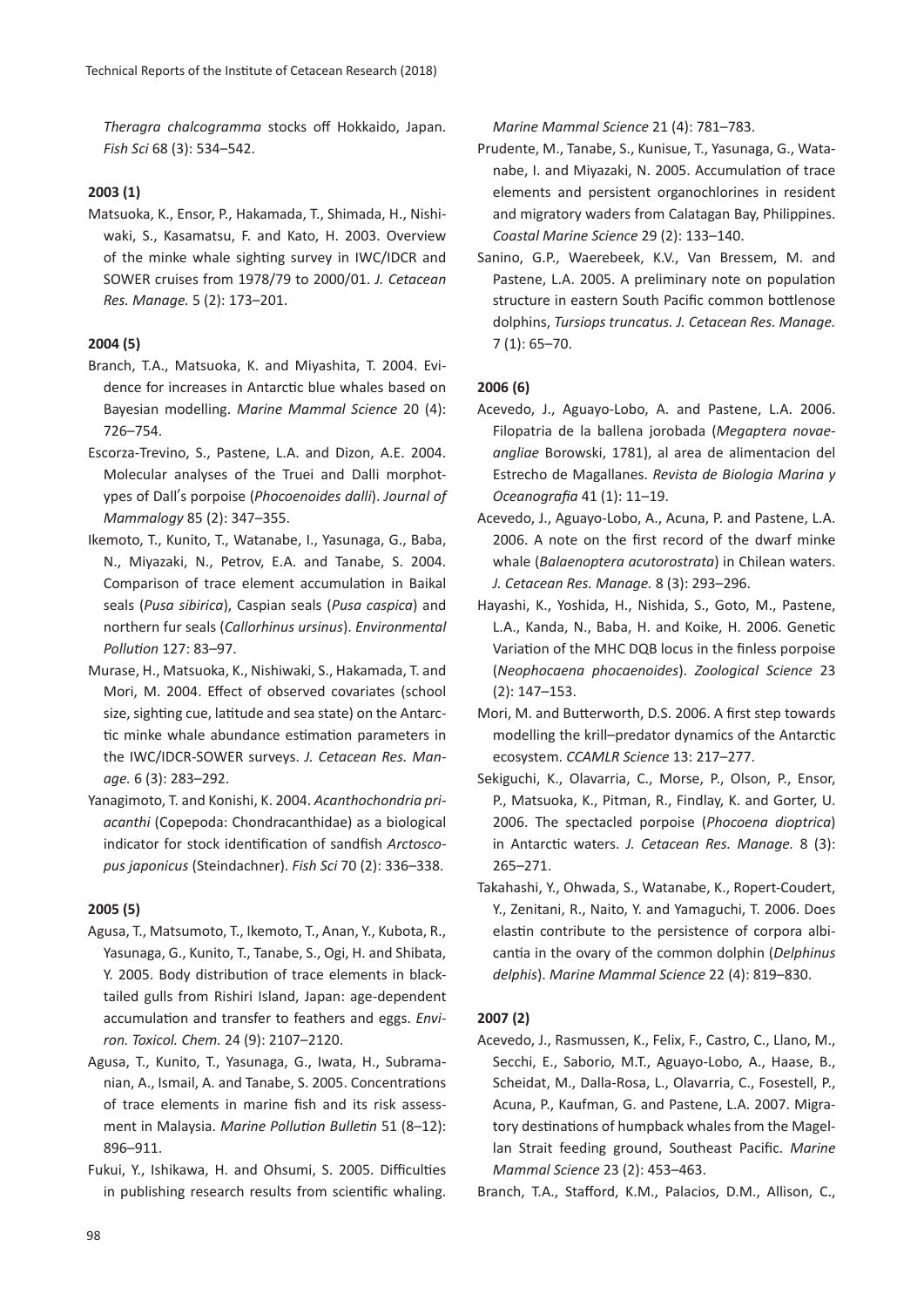Bannister, J.L., Burton, C.L.K., Cabrera, E., Carlson, C.A., Galletti Vernazzani, B., Gill, P.C., Hucke-Gaete, R., Jenner, K.C.S., Jenner, Mn. M., Matsuoka, K., Mikhalev, Y.A., Miyashita, T., Morrice, M.G., Nishiwaki, S., Sturrock, V.J., Tormosov, D., Anderson, R.C., Baker, A.N., Best, P.B., Borsa, P., Brownell Jr, R.L., Childerhouse, S., Findlay, K.P., Gerrodette, T., Ilangakoon, A.D., Joergensen, M., Kahn, B., Ljungblad, D.K., Maughan, B., Mccauley, R.D., Mckay, S., Norris, T.F., Oman Whale and Dolphin Research Group, Rankin, S., Samaran, F., Thiele, D., Van Waerebeek, K. and Warneke, R.M. 2007. Past and present distribution, densities and movements of blue whales in the Southern Hemisphere and adjacent waters. *Mammal Rev.* 37 (2): 116–175.

## **2009 (1)**

Nambu, H., Tokutake, K., Ishikawa, H., Ohta, M., Fujita, K. and Yamada, T.K. 2009. Observation of a gray whale, *Eschrichtius robustus*, in Tokyo Bay in 2005. *Japan Cetology* 19: 17–22 (in Japanese).

## **2010 (3)**

- Nambu, H., Ishikawa, H. and Yamada, T. 2010. Records of the western gray whale *Eschrichtius robustus*: its distribution and migration. *Japan Cetology* 20: 21–29 (in Japanese).
- Pastene, L.A. and Quiroz, D. 2010. An Outline of the History of Whaling in Chile. pp. 73–98. *In*: International Center for Folk Culture Studies (Ed). *Human Culture from the Perspective of Traditional Maritime Communities, International Symposium Report No. 1*. Kanagawa Shimbun Press, Kanagawa. 199pp.
- Taguchi, M., Ishikawa, H. and Matsuishi, T. 2010. Seasonal distribution of harbour porpoise (*Phocoena phocoena*) in Japanese waters inferred from stranding and bycatch records.*Mammal Study* 35 (2) : 133–138.

# **2011 (2)**

- Acevedo, J., Olavarría, C., Plana, J., Aguayo-Lobo, A., Larrea, A. and Pastene, L.A. 2011. Occurrence of dwarf minke whales (*Balaenoptera acutorostrata* subsp.) around the Antarctic Peninsula. *Polar Biol* 34 (2): 313–318.
- Acevedo, J., Plana, J., Aguayo-Lobo, A. and Pastene, L.A. 2011. Surface feeding behavior of humpback whales in the Magellan Strait. *Revista de Biologia Marina y Oceanografia*. 46 (3): 483–490.

#### **2013 (4)**

Acevedo J., Haro D., Dalla R.L., Aguayo-Lobo A., Hucke-

Gaete R., Secchi E., Plana J. and Pastene L.A. 2013. Evidence of spatial structuring of eastern South Pacific humpback whale feeding grounds. *Endang Species Res* 22 (1): 33–38.

- Kitamura, S., Matsuishi, T., Yamada, K., Tajima, Y., Ishikawa, H., Tanabe, S., Nakagawa, H., Uni, Y. and Abe, S. 2013. Two genetically distinct stocks in Baird's beaked whale (Cetacea: Ziphiidae). *Marine Mammal Science* 29 (4): 755–766.
- Murase, H., Temoai, I., Kirata, T., Finkaso, S., Yasunaga, G. and Pastene, L.A. 2013. A note on cetaceans off Kiribati and Tuvalu from a research cruise in October 2010. *J. Cetacean Res. Manage.* 13 (2): 153–158.
- Sugino, T., Yasunaga, G. and Fukuda, M. 2013. Effect of whale meat extract on fatigue induced by physical load and by daily activities in humans. *Jpn. Pharmacol. Ther* 41 (9): 879–893 (in Japanese).

## **2014 (3)**

- Pastene, L.A. 2014. Macaya Hermanos y Compania. Notas sobre las actividades de la empresa ballenera de más larga historia en Chile. Colección Mocha Dick pp 255–274.
- Quiroz, D. and Pastene, L.A. 2014. Norwegian whaling in Chile in the  $20<sup>th</sup>$  Century and its influence on Chilean local communities. pp. 61–70. *In*: Jan Erik Ringstad (Ed). *Whaling and History IV*. Commander Chr. Christensen's Whaling Museum, part of Vestfoldmuseene IKA, Sandefjord. 192pp.
- Quintela, M., Skaug, H.J., Øien, N., Haug, T., Seliussen, B.B., Solvang, H.K., Pampoulie, C., Kanda, N., Pastene, L.A. and Glover, K.A. 2014. Investigating population genetic structure in a highly mobile marine organism: the minke whale *Balaenoptera acutorostrata acutorostrata* in the North East Atlantic. *PLoS ONE* 9 (9): e108640.

#### **2015 (3)**

- Funasaka, N., Kirihata, T., Kato, H. and Ohsumi, S. 2015. The first record of a true albino common bottlenose dolphin *Tursiops truncatus* from Japan. *Mammal Study* 40 (1): 19–22.
- Pastene, L.A., Acevedo, J., Siciliano, S., Sholl, T.G.C., de Moura, J.F., Ott, P.H. and Aguayo-Lobo, Anelio. 2015. Population genetic structure of the South American Bryde's whale. *Revista de Biologia Marina y Oceanografia* 50 (3): 453–464.
- Sakamoto, M., Itai, T., Yasutake, A., Iwasaki, T., Yasunaga, G., Fujise, Y., Nakamura, M., Murata, K., Chan, H.M., Domingog, J.L. and Marumoto, M. 2015. Mercury speciation and selenium in toothed-whale muscles.